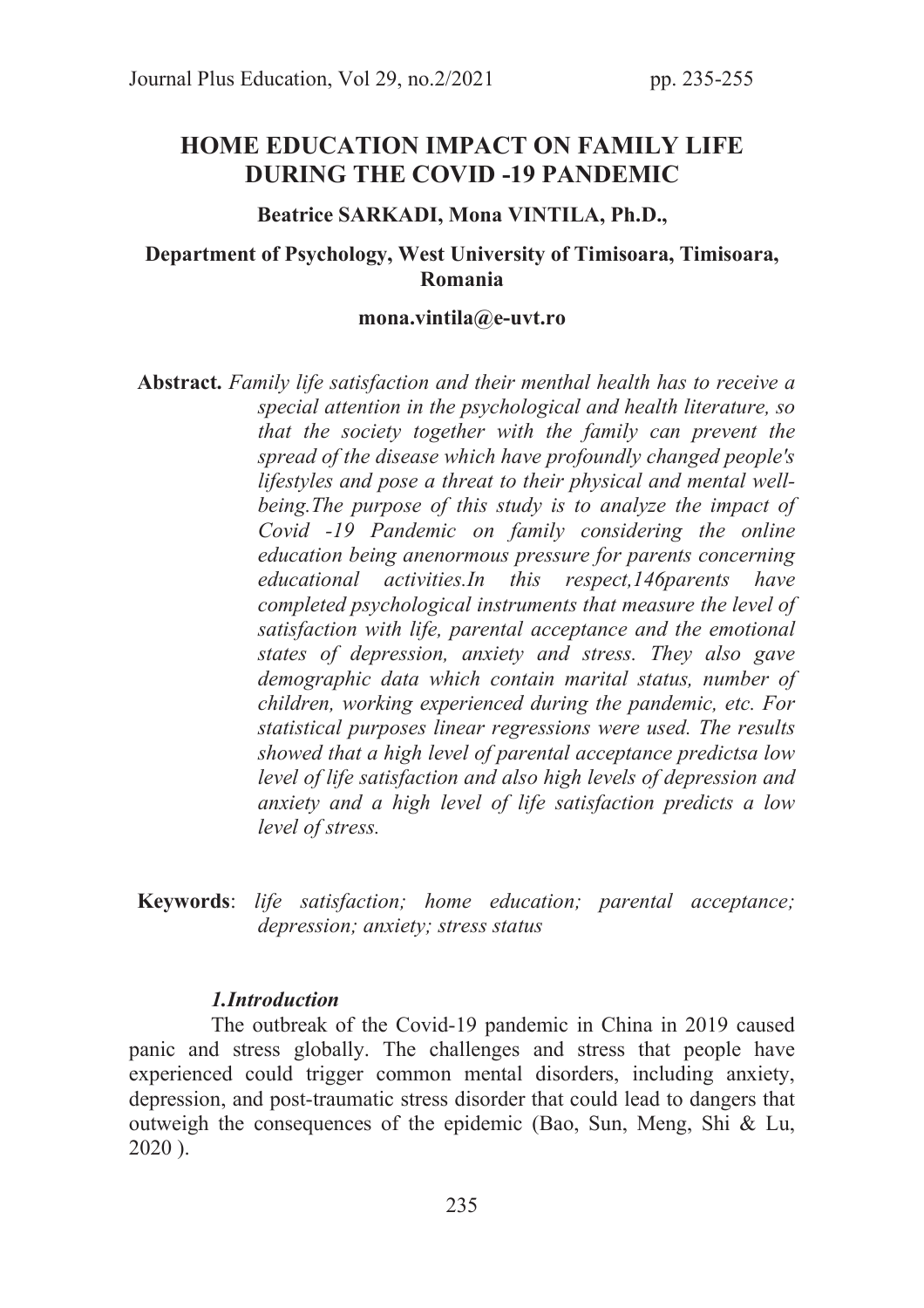This pandemic and public health measures which urge to slow the spread of the disease have profoundly changed people's lifestyles and pose a threat to their physical and mental well-being. The unpredictable nature of the disease, loss of control and freedom, contradictory messages from the authorities, sudden changes in plans for the near future or concern for one's own health and the well-being of the family and loved ones are examples of sources of stress associated with this pandemic. All these factors were related to the high negative level of psychological impact (Bueno-Nativol, Garcia-Garcia, Olaya, Lasheras, Lopez-Anton, Santabarbara, 2021).

 Our life with the onset of the SARS COV-2 pandemic has taken an unexpected turn. This virus, which has been spreading alarmingly around the world for almost two years now, has affected all of us, some less and some more. Many recent studies have started from the premise that this virus has an impact on family life and its functioning and affects the health and wellbeing of the family. Measures taken in many countries to control the spread of Coronavirus have a disruptive effect on relationships in general and family relationships in particular(Ones, 2020).

 Impositions such as the closure of schools nationwide have had a particularly strong impact on families with children. In this regard, a previous study conducted on Romanian students revealed the fact that students encountered many difficulties during the process of online learning such as: technical difficulties, poor interaction with teachers, poor communication with their peers (Coman et al. 2020). Although this may have led many parents to spend more time with their children, the measures have also led to disruption of established routines and enormous pressure for parents concerning educational activities. In the context of the pandemic, many parents have reduced their work schedule, and therefore family income, and have tried the difficult task of combining homework with childcare (Huebener, Waights, Spiess, Siegel & Wagner, 2021).

 The Covid-19 pandemic has forced families to try to maintain a work-life balance with few resources and little support. With kindergartens and schools closed, parents are solely responsible for caring for children and home education. Every family is different; some have more resources others less, resources such as device availability and internet access needed to achieve online learning (Fisher, Languilaire, Lawthom, Nieuwenhuis, Petts, Runswick-Cole, Yerkes, 2020). A good communication, lack of ambivalence, good cooperation between parents in interacting with their children is necessary (Sirbu, A., Vintila, M., Tisu, L., Stefanut, AM, Tudorel, O, Maguran, B., Toma, RA, 2020).

 In this matter, educating children at home is no longer the choice of parents. This has become a necessity and even a duty. As of March 10th, 2020, the Covid-19 pandemic has forced the closure of schools in almost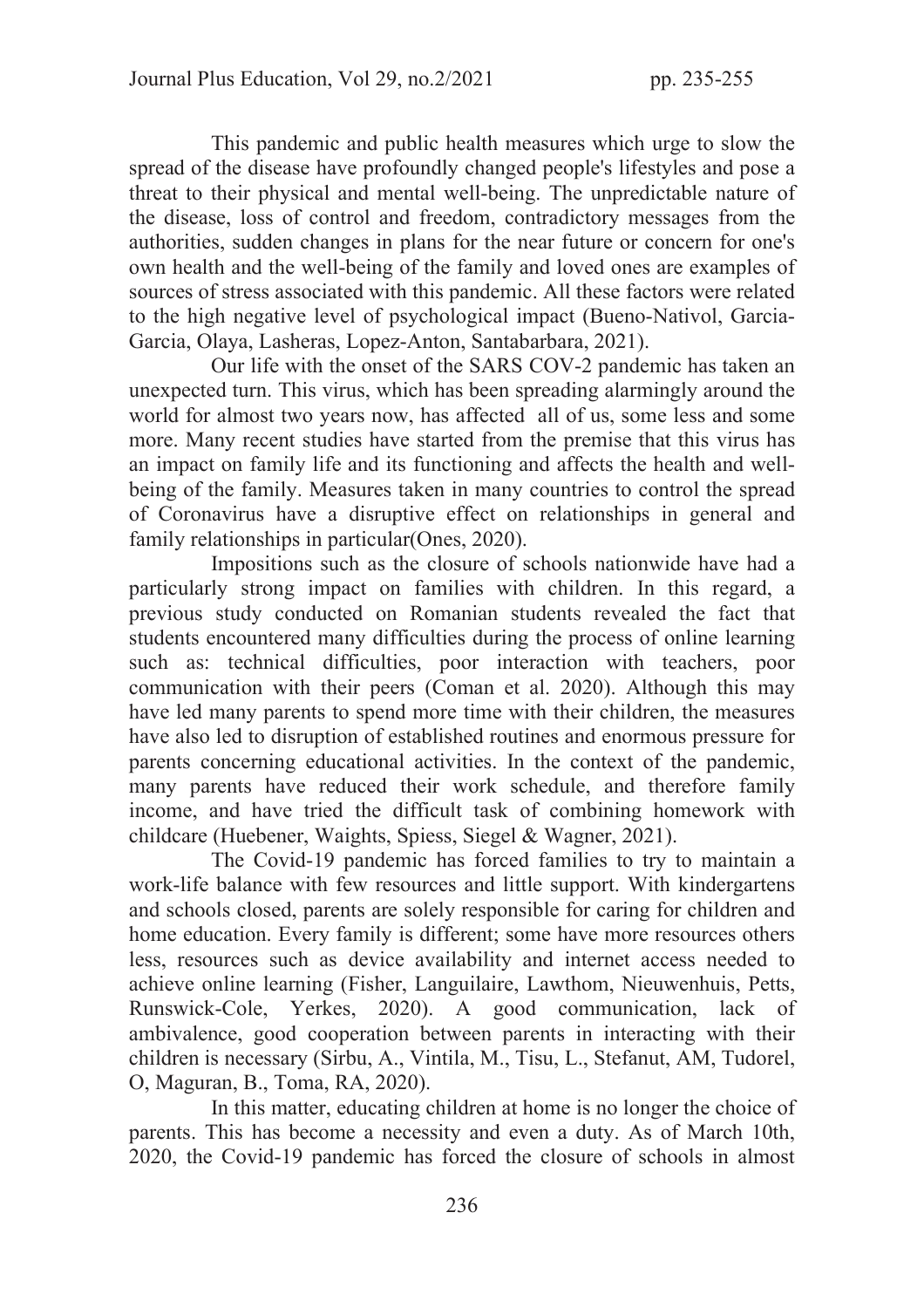every country around the world, severely disrupting the education process. This decision completely interfered with the daily lives of most families. The school as an institution is a very important place for collecting social experiences. The isolation of a child fromschool in physical format generates many changes, especially in the context of the pandemic (Parczewska, 2020). With schools closed, home education has become the only form of schooling available, forcing educational institutions to establish emergency online teaching. Given that children actually have to learn from home, studies have shown that parents are struggling with this challenge (Pozas, Letzel& Schneider, 2021).

 The restrictions imposed by this pandemic have been and continue to be a challenge for all categories of people regardless of age, but they can be particularly difficult for children and adolescents who are in a stage of continuous development and who are relies heavily on connections with schoolmates for emotional support and social development (Gavrila-Ardelean, 2019; Magson, Freeman, Rapee, Richardson, Oar, Fardouly, 2021).

 Schools provide essential matters for the development of children and adolescents beyond education, such as nutrition, exercise, social contact and mental health services, and the closure of schools can disrupt the day-today functioning of families.

 Home education can be one of the activities associated with the strongest negative effects (Thorell, Skoglund, de la Peña, Baeyens, Fuermaier, Groom, Mammarella, van der Oord, van den Hoofdakker, Luman, de Miranda, Siu, Steinmayr, Idrees , Soares, Sorlin, Luque, Moscardino, Roch, Crisci& Christiansen, 2021).

 The impact of the pandemic also affects children psychological behavior, which seems to be a little more severe than on adults. Classes are closed all over the world, and families are largely isolated in their homes. For this reason there are disruptions in the education of children and the time they spent with friends to explore and play and now time is very limited or even non-existent. For children in the key stage of development, as well as for adolescents, the interruption over a year will have a great impact on their social development.

 A balanced interaction in a family plays a crucial role in the development of an individual. The healthy functioning of these methods of interaction improves the mental health of family members. The positive functioning of the family can mitigate the impact of various variables in the child's development such as family income and its structure (Bahrami, 2017). Vaccination history and health anxiety can influence the attitude towards vaccination intention, parents can influence and even decide for their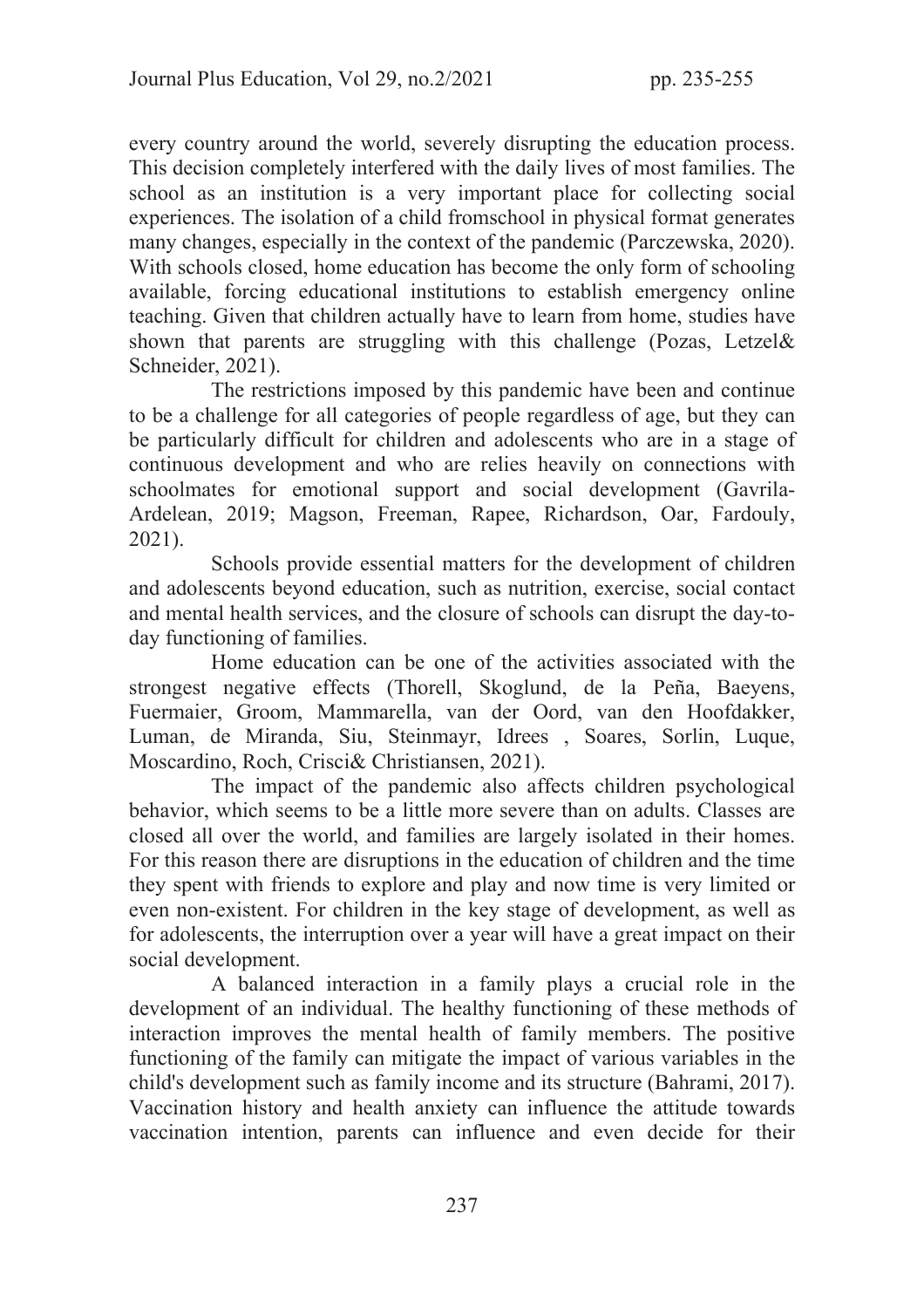children in accordance with their attitude (Stefanut, AM, Vintila, M, Tomita, M, Treglia, E., Lungu, MA, Tomassoni, R., 2021).

 Parents' feelings about the pressure exerted by their children's presence at home are mixed. Some parents feel more connected to their child's school work, while others consider this an additional burden. In addition, schools and teachers do not have enough guidance to improve the experience of parents (Garbe, Ogurlu, Logan, Cook, 2020).

 Also, the impact of the pandemic on the family, such as depression and anxiety in parents, is related to an increased risk of mental problems among children (Ramchandani, 2020).

 Even if measures such as quarantine or alert were taken with a good aim to reduce the number of infected cases, restrictions and social isolation are a major concern for the psychological well-being of families (Spinelli, Lionetti, Pastore, Fasolo, 2020).Although the public health benefits of social distancing, isolation and quarantine are well established and essential for reducing the risk of Covid-19 transmission, there are likely consequences for them. Here it is also a matter of adequate language used in communication by authorities and mass-media, in order to transmit the correct information without inducing panic (Goian, C., 2010). This information might reach vulnerable groups, which were identified to be women, the poor, or disabled (Gavrila-Ardelean& Gavrila-Ardelean, 2017; Goian, C, Vasiluta, M, 2013). A recent review of the psychological impact in the context of the pandemic indicated an increase in anger, confusion and post-traumatic stress symptoms. These types of negative emotions can increase violent behavior, especially within the family (Humphreys, Myint&Zeanah, 2020). In this matter life satisfaction refers to the perception of the quality of life as a whole. Empirical studies have shown a significant negative relationship between work, family and life satisfaction (Bai, Gopalan, Beutell, Ren, 2021). Life satisfaction or quality of life refers to the assessment of the individual's subject to the degree to which his or her most important needs, goals, and desires have been met. The degree of life satisfaction reported by parents also has direct implications for the effectiveness of interventions for children's behaviors. Also, many empirically supported treatments, such as acceptance and commitment therapy (ACT), emphasize the importance of assessing and promoting satisfaction in life (Brock, Kochanska, O'Hara & Grekin, 2015).

 Everyone has suffered an unprecedented form of social isolation in the modern world. Perceived social isolation can have a significant effect on health and well-being. Also in a study conducted in 2021 by Clair, Gordon, Kroon & Reilly in which they concluded that social isolation in the context of the pandemic was associated with low life satisfaction in all areas. Individuals who reported higher levels of risk with Covid-19 infection also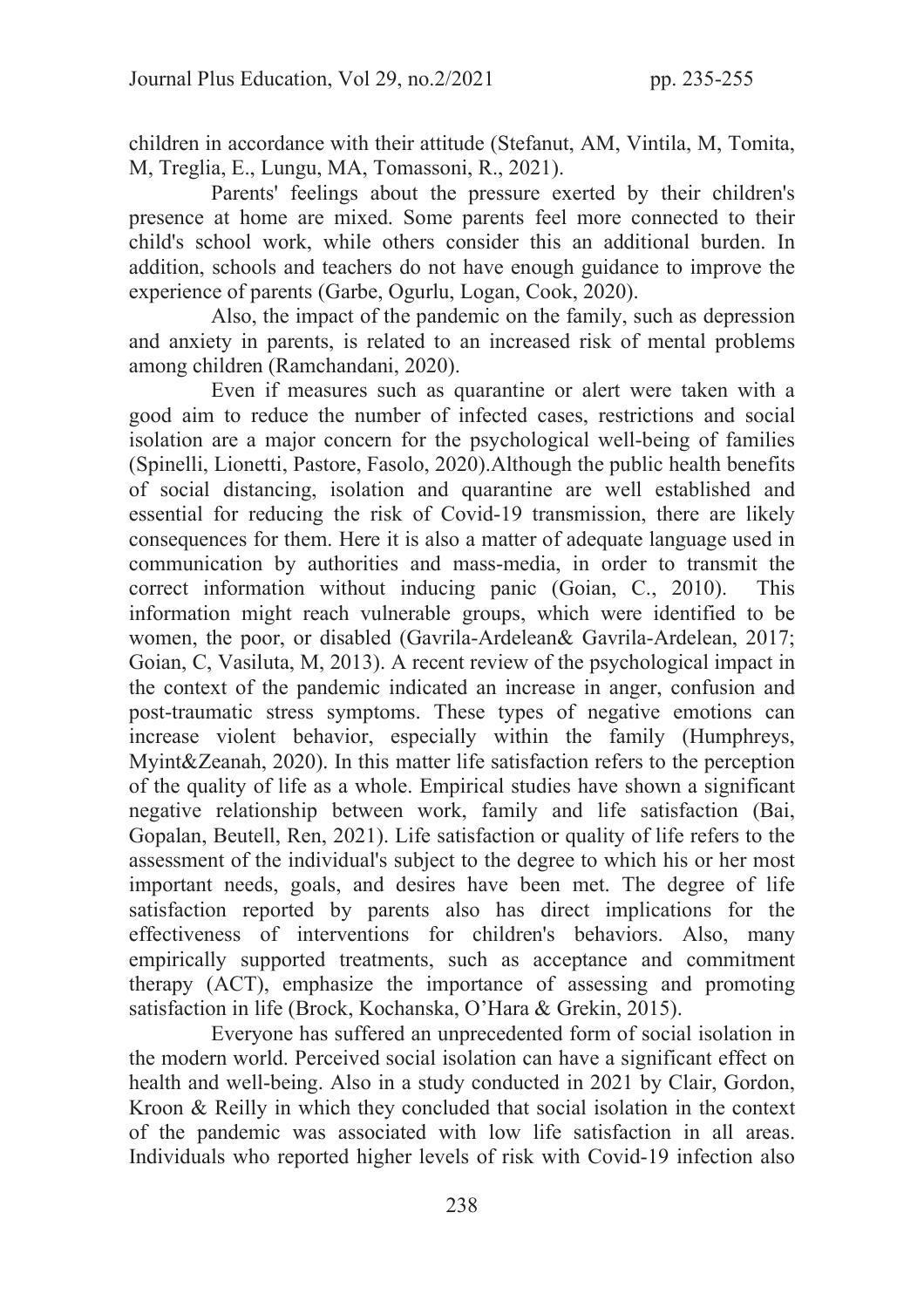reported higher perceived social isolation. The experience of perceived social isolation has significant negative consequences related to life satisfaction and psychological well-being. In this situation long walks, being in open air, access to natural environment may help maintaining a healthier body and mind (Swami, V., Khatib, N.A.M., Vidal-Mollon, J., Vintila, M., Barron, D., Goian, C., Mayoral, O. Toh, E.K.L., Tudorel, O., Vazirani, S&Zahari, H.S., 2020). Also, good, healthy food can improve the psychological well-being of all family members and help managing the situation (Vintila, M. Todd, J., Goian, C., Tudorel, O., Barbat, CA, Swami, V., 2020).

 This pandemic has dramatically changed many aspects of people's lives, including key features of family life. And it is a particularly important stressor for families that has rapidly and radically changed many stable characteristics of family environments (Rudolph, Zacher, 2021).Social or physical distance has led to the fact that virtually all children in the world stay at home, no longer go to school, with parents who have either been fired or work from home. There are challenges that test families' adaptability and flexibility (Prime, Wade & Browne, 2020).

 One of the main concerns of parents during the pandemic was to maintain their children's education. This raises an issue, namely how the family has adapted to the new transition to create a new routine. In addition, lack of preparation time, as well as mental health issues, parental worries and stress, could hamper parents' ability to support their children's educational needs. Recent studies show that during the Covid-19 pandemic, parents reported higher levels of stress compared to adults without children (Lee, Ward, Chang, Downing, 2021).Research that examines psychological flexibility in the family context has also found a link between a parent's psychological flexibility and their child's psychological outcomes. For example, psychological flexibility can promote a positive, consistent parenting practice through parental acceptance of assertive cognitiveaffective experiences so that parents' response to stress remains rooted in family parenting values and the best interests of the child (Brassell, Rosenberg, Parent , Rough, Fondacaro&Seehuus, 2016).

 In a study by Pines, Ananat& Fitz-Henley started from the premise that this pandemic with Covid-19 affected the psychological well-being of the family and the satisfaction of family life through four mechanisms: loss of parents' jobs, loss of income, the burden of childcare and the disease itself. In addition these mechanisms can be correlated such as job loss leading to a loss of income. Thus, the ways in which the pandemic affects the psychological well-being and satisfaction of families' family life can accumulate and also causes uncertainty about the future, anxiety, fear, stress, sadness among individuals, especially in terms of health and finances. At the family level, parents try to cope with challenges and are subjected to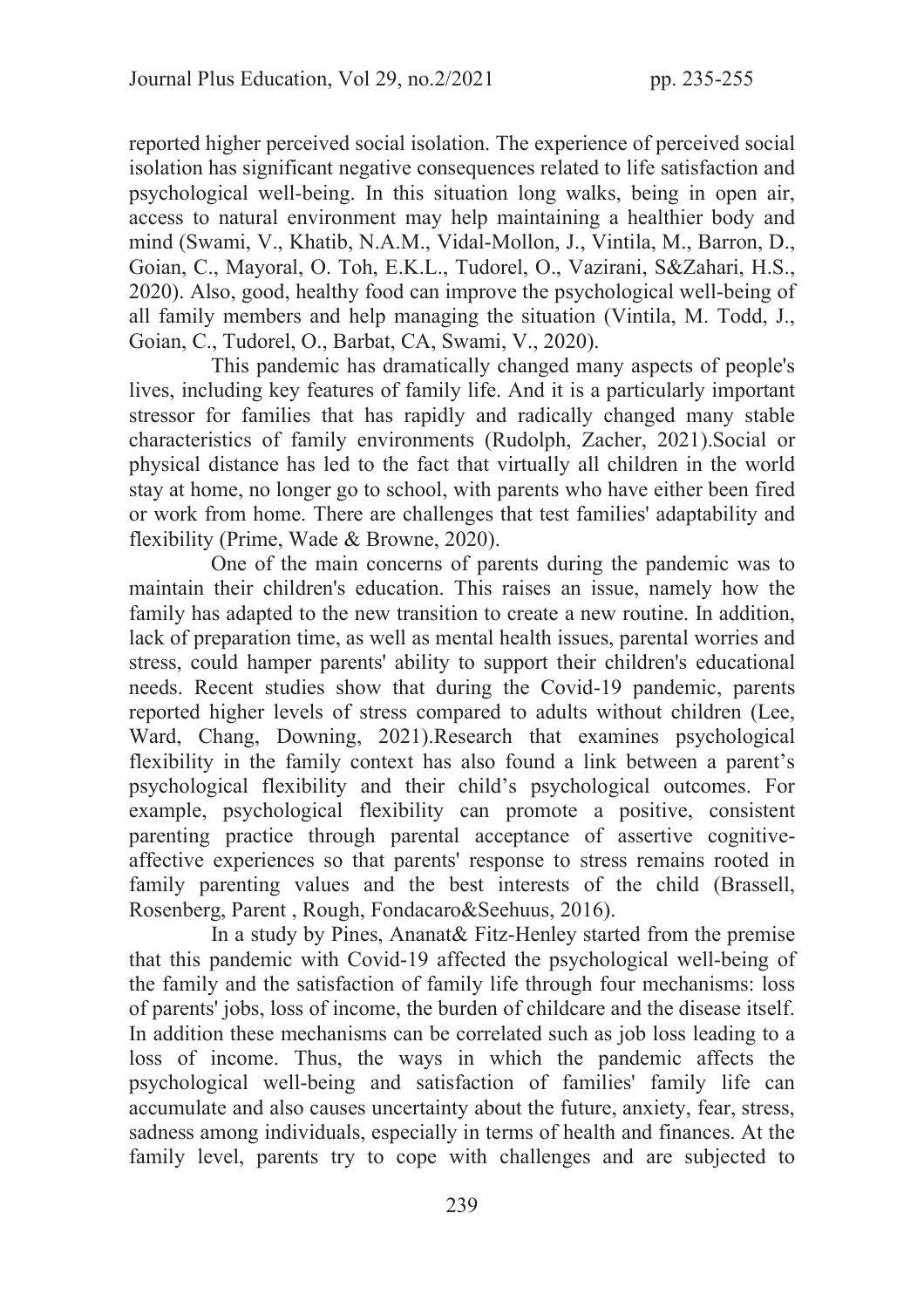additional stress that can lead to emotional difficulties due to the fact that schools have closed and children stay at home. A recent investigation showed that fear of health related to Covid-19 influences the stress level of parents and consequently the well-being of the family. Social isolation, unstable incomes and psychological distress have been shown to be linked to higher levels of parental stress. Parental stress is a risk factor on mental health among both parents and children (Marchetti, Fontanesi, Mazza, Giandomenico, Rome, Verrocchio, 2020).

 A study conducted in China reported an increase in negative emotions such as anxiety and depression and decreases in positive emotions measured by Oxford happiness scores and life satisfaction (Li, Wang, Xue, Zhao, Zhu, 2020). The two questionnaires were also used in this research.

 Social distancing measures have created drastic and sudden changes in daily life in distinct areas such as family life, school, work, and families have faced an unforeseen increase in hours spent under the same roof. Although for some families spending more time together can bring family members closer to each other and foster a sense of well-being, it has been shown that several factors such as financial insecurity, health concerns, uncertainty about the duration of the pandemic, the lack of social and physical activities negatively affect the state of mind and psychological wellbeing. Families may also experience negative emotions that include stress, anxiety and even depression, as they face several daily problems and additional tasks (Janssen, Kullberg, Verkuil, van Zwieten, Wever, van Houtum, Wentholt, Elzinga, 2020).

# 2. Methodology

 Therefore, the purpose of this study is to analyze ifa high level of parental acceptance predicts a high level of life satisfaction in this period of Covid-19 pandemic and social distancing; if a high level of life satisfaction predicts a low level of depression and we also analyze the link between parental acceptance and a high level of stress and anxiety.

For this purpose, we formulated the following hypotheses:

H1. A high level of parental acceptance predicts a low level of life satisfaction

H2. The high level of life satisfaction predicts a low level of stress

H3.The high level of parental acceptance predicts a high level of depression

 H4. The high level of parental acceptance predicts a high level of anxiety

# 2.1 Participants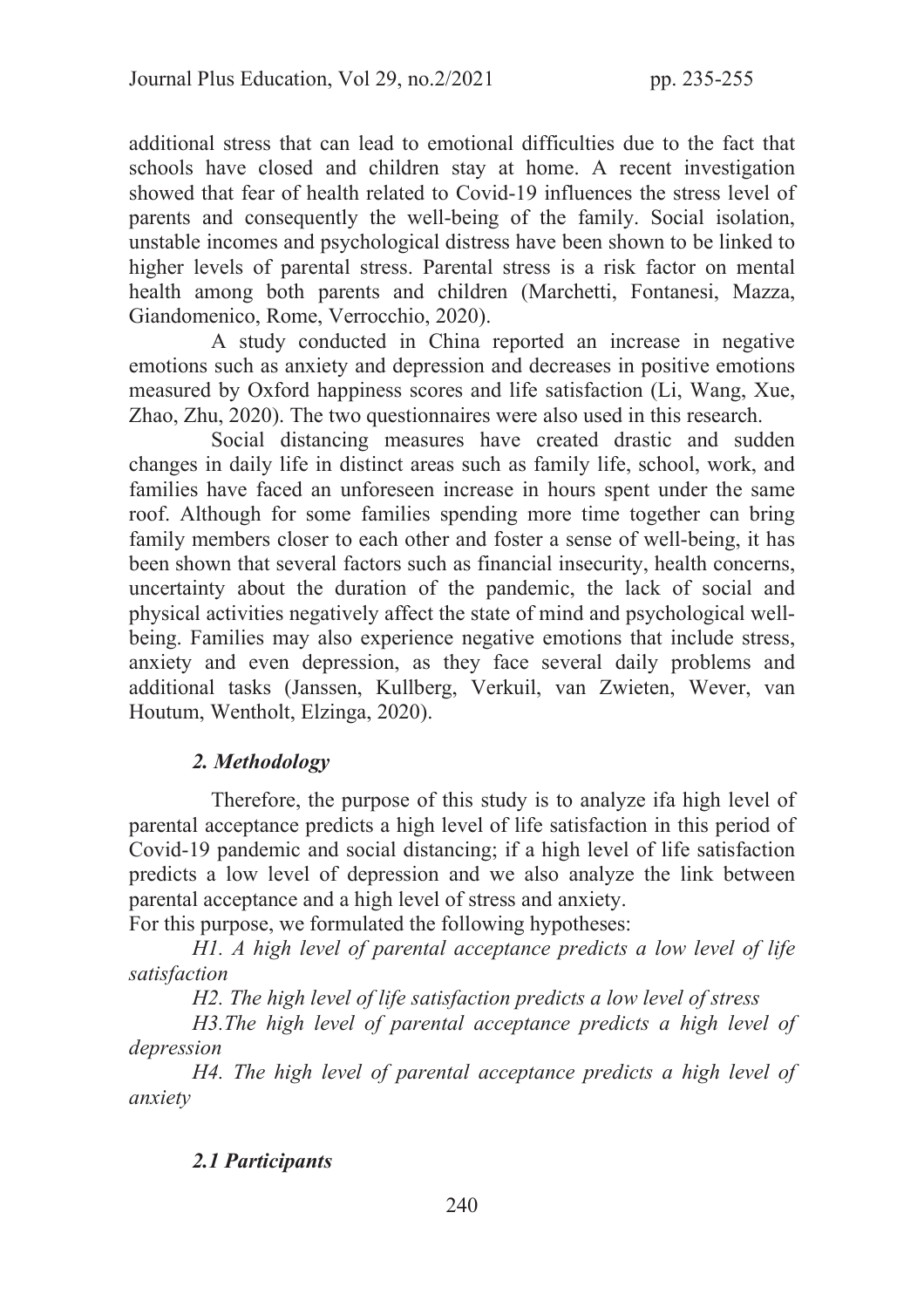For this study we involved 146 people (N =146) of which  $89.7\%$ were women. Participants ranged in age from 21 to 65 years ( $M = 37.36$ ; SD  $= 8.57$ ). The participants for this study have the quality of parent having at least one child older than 2 years, having different level of studies. They have Romanian citizenship and they are coming from different socioeconomic backgrounds.

### 2.2. Instruments

 To highlight the results 3 instruments were used and we asked the participants to complete the questionnaires in order to predictsome aspectsdue to the situation given by the Covid-19 Pandemic. The required demographic data were: age, gender, marital status, number of people living in the household, number of children and their age, education, development of professional activity, employed or not, where they spend the work hours, etc.

 Satisfaction with Life Scale. (SWLS - Diener, Emmons, Larsen, Griffin, 1985); The SWLS Life Satisfaction Scale was developed to assess overall life satisfaction. The scale does not assess satisfaction with certain areas of life, such as health or finance, but allows subjects to integrate and weigh these areas in any way they choose. The scale comprises 5 items and the answers are given on a 7-point Linkert scale  $(1 =$  strong disagreement, 2  $=$  disagree, 3 = slightly disagree, 4 = neutral, 5 = slightly agree, 6 = agree, 7 = strong agreement).Higher levels represent greater satisfaction. The internal consistency for this instrument in the present study is .85 which is a good internal consistency.

 Acceptance and Parenting Questionnaire. (6-PAQ- Greene, RL, 2013.The 6-PAQ Acceptance and Parenting Questionnaire is an 18-item questionnaire based on parental self-reporting. This questionnaire measures the six theorized primary processes that contribute to psychological flexibility among parents. Answers are rated on a 4-point Linkert scale  $(1 =$ strong disagreement,  $4 =$  strong agreement). The six primary processes are: acceptance  $(3,12,14)$ , cognitive diffusion  $(6,11,16)$ , contact with the present / moment  $(1,8,17)$ , self as context  $(4.9.13)$ , values of parenting  $(5,10,18)$  and the employed action (2,7,15), being processes that overlap and interrelate with each other. There are also 7 inverted items  $(1,2,5,7,10,15,18)$ . Low scores for this scale indicate greater parental psychological flexibility, and high scores indicate greater psychological inflexibility.This questionnaire collects vital information from the perspective of parents that could help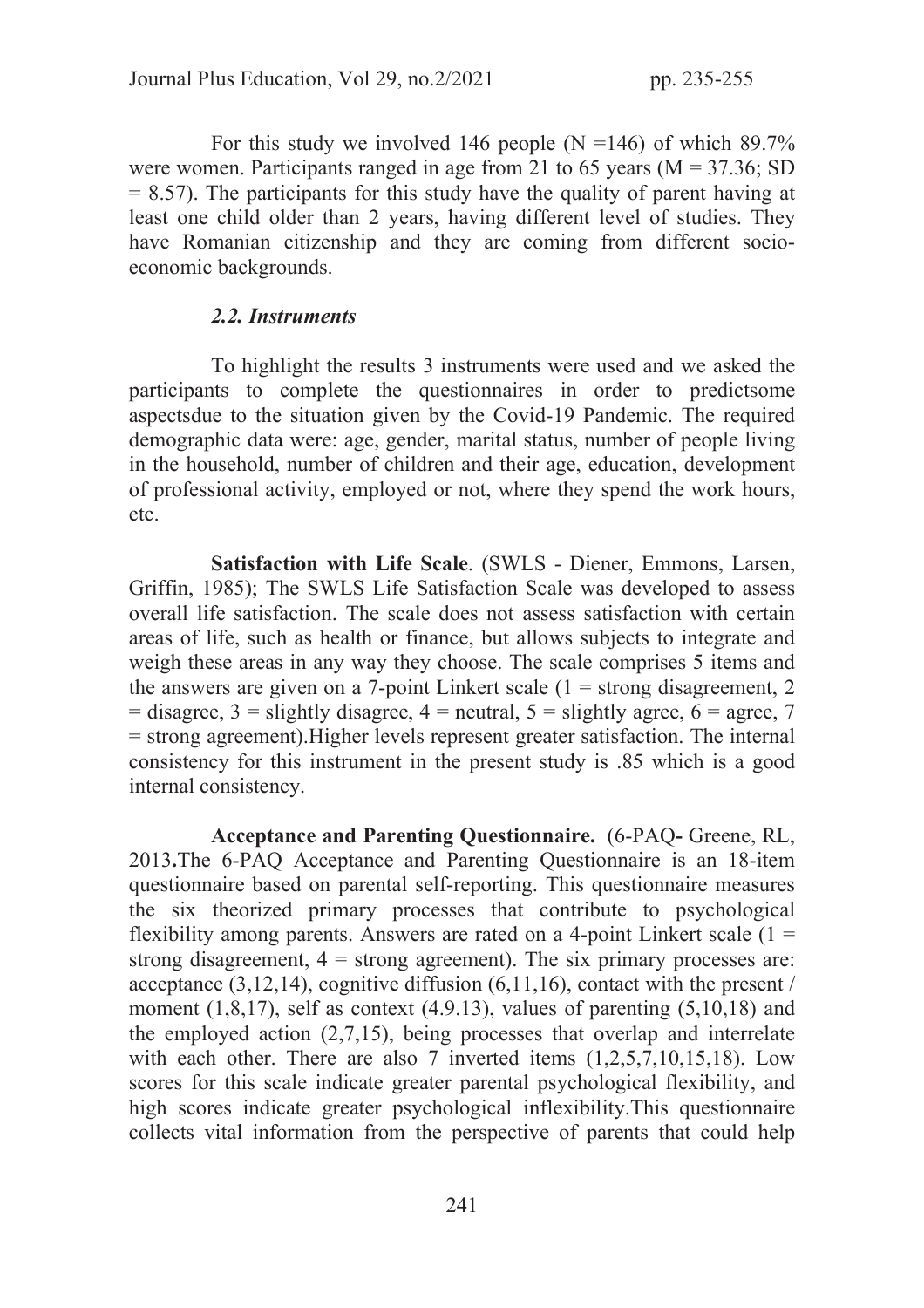guide psychological interventions. In our study the internal consistency for this instrument is .82 which is a good internal consistency.

Depression, Anxiety and Stress Scale. The DASS-21 developed by Lovibond and Lovibond (1995) is a set of three self-reporting scales designed to measure the emotional states of depression, anxiety and stress. This scale was developed by selecting representative items of DASS-42 to reduce completion time. Scores for depression, anxiety and stress are calculated by summing the scores for the relevant items multiplied by two. This scale is based on a dimensional conception. The answers are given on a Linkert scale with 4 classes  $(0 = not applied in my case, 1 = applied to some$ extent or in some cases,  $2$  = applied to a considerable extent or a good part of the time,  $3$  = applied in my case most of the time). The assumption on which the development of DASS-21 was based and which was confirmed by research data is that the differences between depression, anxiety and stress experienced on normal subjects and clinical populations are essentially differences in degree. Therefore, this questionnaire has no direct implications for the allocation of patients to direct diagnostic categories found in classification systems. The depression subscale has an excellent internal consistency, Cronbach's alpha being .92, the anxiety subscale has an Alpha Cronbach value of .87, which represents a good internal consistency and the stress subscale Alpha Cronbach value is .91 representing an excellent internal consistency.

Demographic data. The study participants also provided demographic data regarding the age of the participants, marital status, and number of people living in the household, number of children and their age, education, professional activity (home, work, partially home).

## 2.3 Procedure

 The above mentioned tools have been introduced in a Google application named Google Forms to be completed by participants online. The link was sent to several Facebook groups mentioning the request to be completed by one family member who is caring most of the time for at least one child older than two years old. Also they were informed regardingthe completion process and the tools and time required completing the questionnaires. Participants were also assured of the confidentiality of the processing methods and were provided with addresses and telephone numbers so that they could contact us if they have any question about the study.

## 3. Results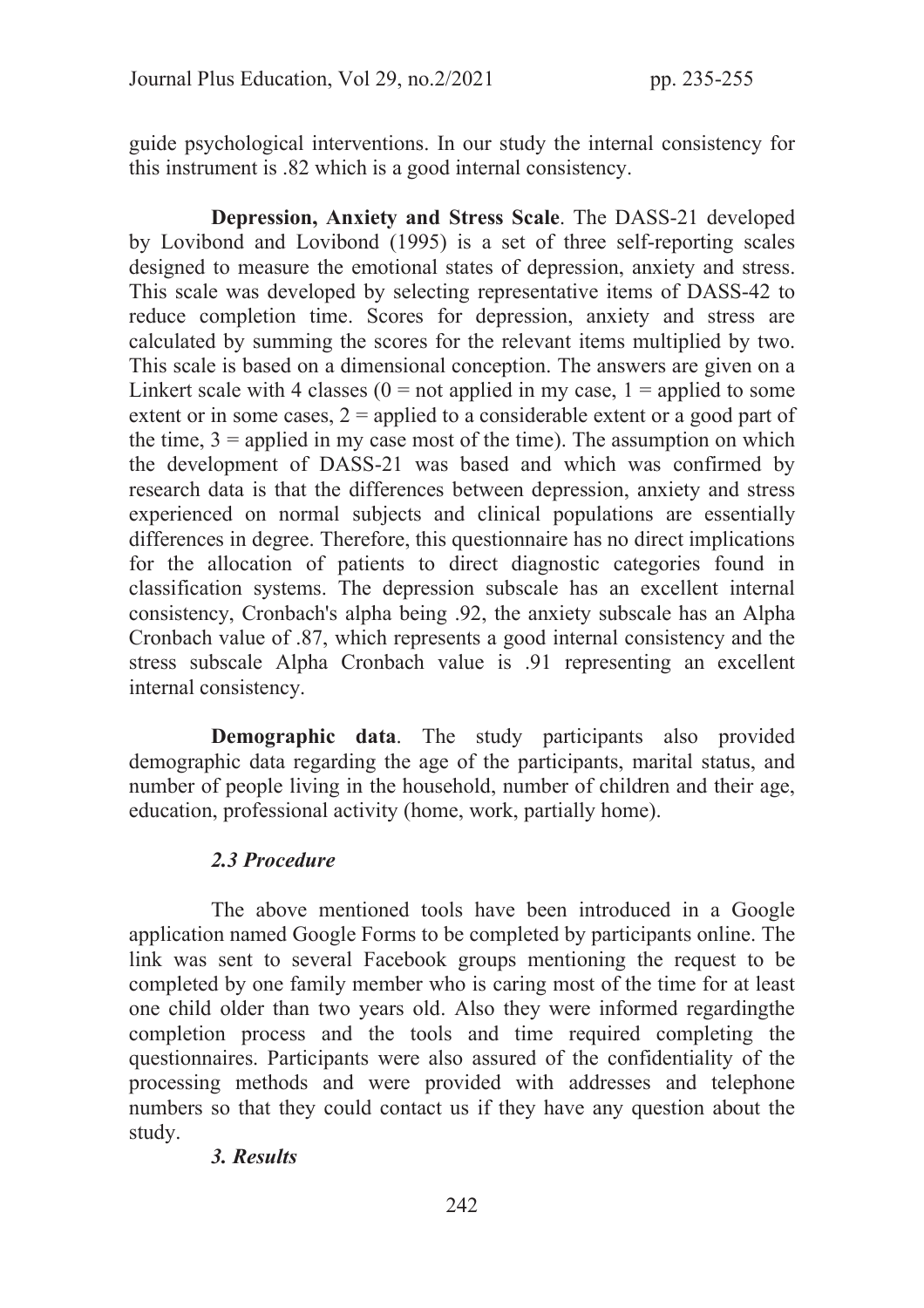The raw data we collected were subsequently analyzed and interpreted using SPSS for Windows, v. 20.0. The Statistical Package for Social Sciences is a complex program which comprises several types of data about various subjects (Coman&Netedu, 2011, p.130) This study is nonexperimental one. For thepredictions we used linear regression for all three hypotheses.

 H1. A high level of parental acceptance predicts a low level of life satisfaction

 The results show that life satisfaction is predicted negatively by parental acceptance which means that a high level of parental acceptance predicts a low level of life satisfaction;  $R^2 = 144$ ; p<.001 which indicates that life satisfaction is predicted by a coefficient of 14.4% by parental acceptance (Table 1).

 Tabel 1. The results of the linear regression analysis for parental acceptanceas a predictor of the level of life satisfaction

| Effect                 | Estimate | SE.  | 95% CI              |               |       |
|------------------------|----------|------|---------------------|---------------|-------|
|                        |          |      | LL                  | $\frac{1}{1}$ |       |
| Intercept              | 35.488   |      | 1.581 32.364 38.613 |               | (000) |
| <b>Total Scor SWLS</b> | $-.239$  | .047 | $-.333$ $-.146$     |               | (000) |

Dependent variables: SWLS;  $R^2$ adjusted= .144; CI = Confidence interval

H2. The high level of life satisfaction predicts a low level of stress

 Before running the statistical version, we checked the representative assumptions for linear regression. The results of the linear regression supported the hypothesis from our study, these being statistically significant,  $p < 0.01$ ,  $t = -3.964$  and the fit index  $r^2 = .092$ , thus showed that a higher level of life satisfaction predicts a lower level of stress reported by parents. (Table 2).

 Table 2. The results of the linear regression analysis for life satisfaction as a predictor of the level of stress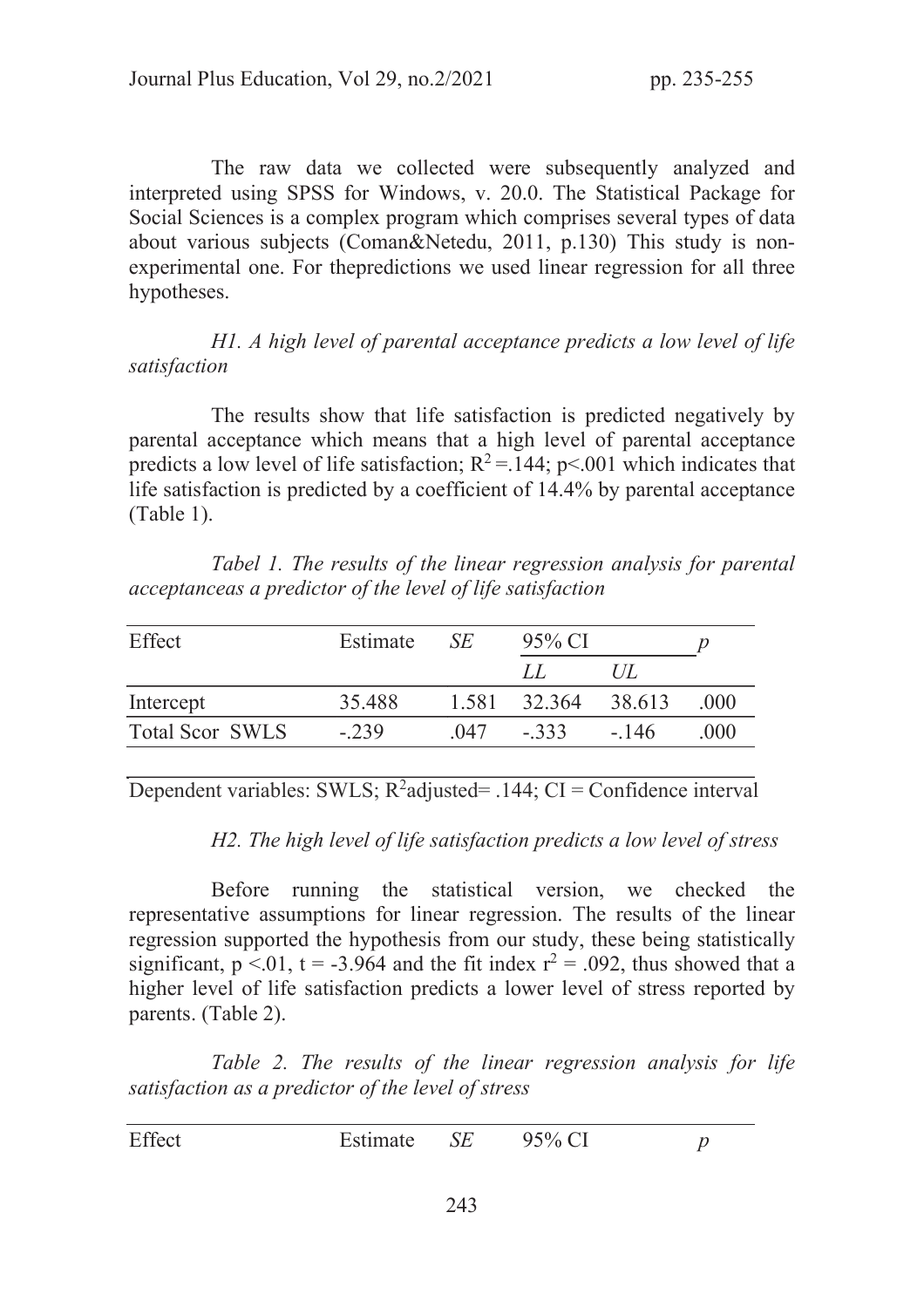|                        |         |      |         | 1/L                 |       |
|------------------------|---------|------|---------|---------------------|-------|
| Intercept              | 14.9    |      |         | 2.416 10.124 19.676 | .000  |
| <b>Total Scor SWLS</b> | $-.340$ | .086 | $-.510$ | $-.171$             | (000) |

Dependent variables: DASS -Stress ;  $R^2$ adjusted= .092; CI = Confidence interval

 H3. The high level of parental acceptance predicts a high level of depression

 The results of the linear regression supported the hypothesis from our study, these being statistically significant,  $p < 0.01$ ,  $t = 7.331$  and the fit index  $r^2 = .267$ , thus showed that a higher level of parental acceptance predicts a higher level of depression. (Table 3).

 Table 3. The results of the linear regression analysis for parental acceptance as a predictor of the level of depression

| Effect         | Estimate $SE$ |      | 95% CI                   |      |      |
|----------------|---------------|------|--------------------------|------|------|
|                |               |      | LL                       | U/L  |      |
| Intercept      | $-7.171$      |      | $1.523 - 10.181 - 4.161$ |      | .000 |
| Total Scor PAQ | .335          | .046 | .245                     | .426 | .000 |

Dependent variables: DASS -D;  $R^2$ adjusted= .267; CI = Confidence interval

H4. The high level of parental acceptance predicts a high level of anxiety

 The results of the linear regression supported the hypothesis from our study, these being statistically significant,  $p \le 0.01$ ,  $t = 6.127$  and the fit index  $r^2$  = .201, thus showed that a higher level of parental acceptance predicts a higher level of anxiety. (Table 4).

 Table 4. The results of the linear regression analysis for parental acceptance as a predictor of the level of anxiety

| Effect         | Estimate | <b>SE</b> | $95\%$ CI             |        |      |
|----------------|----------|-----------|-----------------------|--------|------|
|                |          |           | LL                    | $U\!L$ |      |
| Intercept      | $-5.018$ |           | $1.452 -7.889 -2.147$ |        | (001 |
| Total Scor PAQ | .267     | .044      | .181                  | .353   | .000 |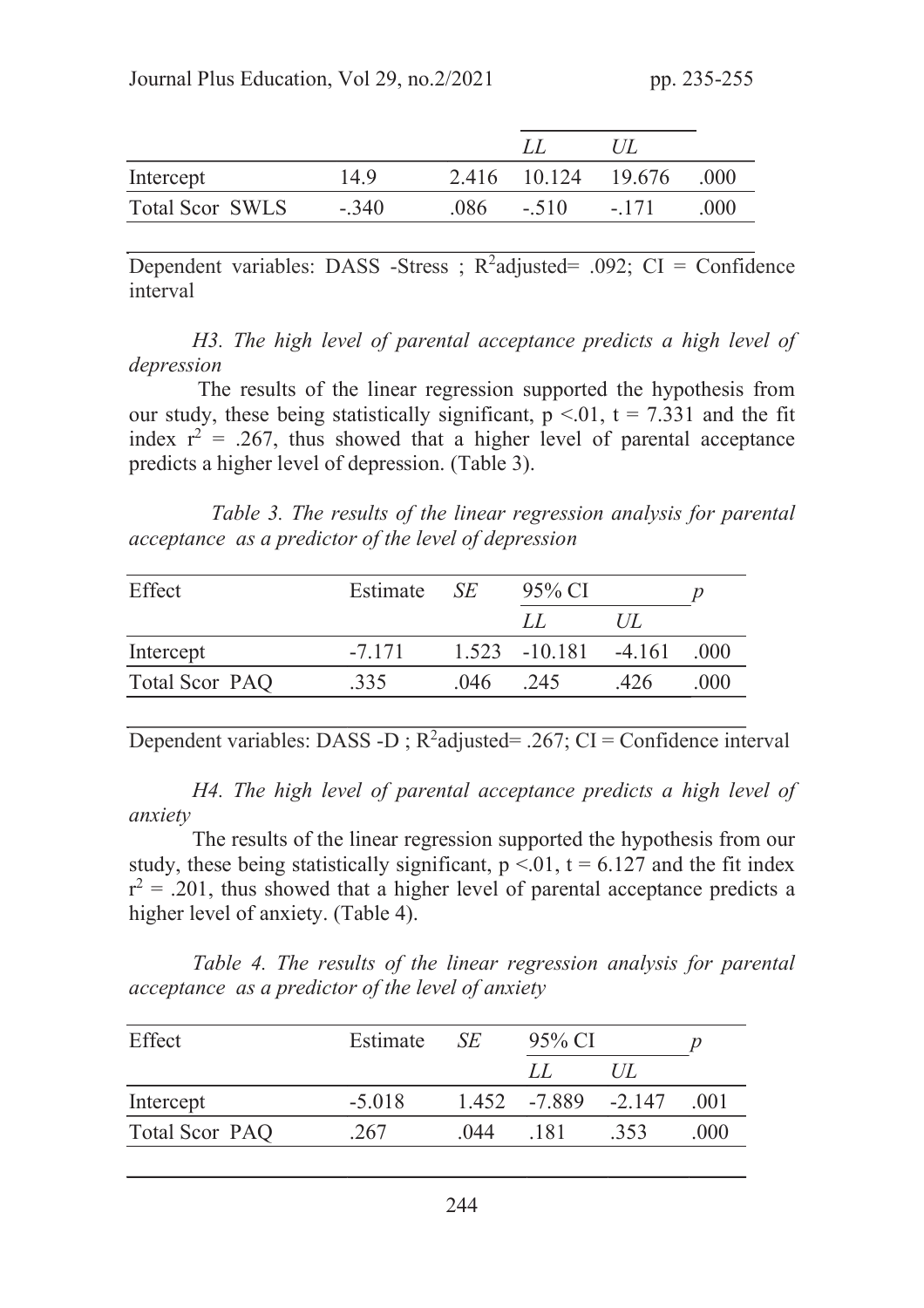Dependent variables: DASS -A ;  $R^2$ adjusted= .201; CI = Confidence interval 4. Discussion

 The present study was conducted to investigate the impact of the pandemic on families in terms of parental acceptance, life satisfaction native effects such as stress or anxiety.

 Pandemic measures taken to prevent the spread of the disease in most countries create vulnerability and increased risk for destabilization in families. Classes are closing or school are closed are closed, which leads to suffering and pressure for many families who are not used to being closed for so long and for a long time. Moreover, as a result of the Covid-19 crisis, families have no support. Families with a child in need of care and guidance should now care for their child 24 hours a day, without outside guidance. In the context of the pandemic, families are under great pressure and stress (Ones, 2020).

 Covid-19 is advancing rapidly in the world, and the mortality rate is increasing day by day. Families can be exposed to high levels of psychological damage. The unknown nature of the virus, as well as the lack of adequate information about transmission, reproduction can pose risks not only to people's physical health, but also to their mental health. This can lead to negative psychological effects such as stress, anxiety and even depression (Effati-Daryani, Zarei, Mohammadi, Hemmati, Yngyknd&Mirghafourvand, 2020).

 Parental stress is more than just the stress experienced by parents or other caregivers; it is the aversive psychological reaction to the requirements to be a parent. Like general stress, it is felt when demands exceed resources and is experienced by all parents to varying degrees. It is experienced with negative feelings towards self and child in relation to parental requirements and is related to the functioning of adults and the child and the quality of the parent-child relationship. Proven factors that are correlated with parental stress include family resources, competence, life satisfaction, and mental health (Sharda, Sutherby, Cavanaugh, Hughes & Woodward, 2019).

 Exposure to stressors can lead to cognitive, emotional and physical fatigue, which in turn can cause unwarranted pressure on the parent-child relationship. Despite the extensive evidence linking individual and family stressors, families around the world are collectively facing a new range of stressors that threaten their physical and mental health, safety, happiness, and life satisfaction due to the Covid-19 pandemic. Although the pandemic itself is not the only global public health challenge that threatens society, it will have long-term negative effects on families today (Brown et. Al, 2020).

 In this pandemic context, we wanted to see if a parental acceptance predicts a low level of life satisfaction.The hypothesis is supported by the results being statistically significant. Psychological well-being is defined as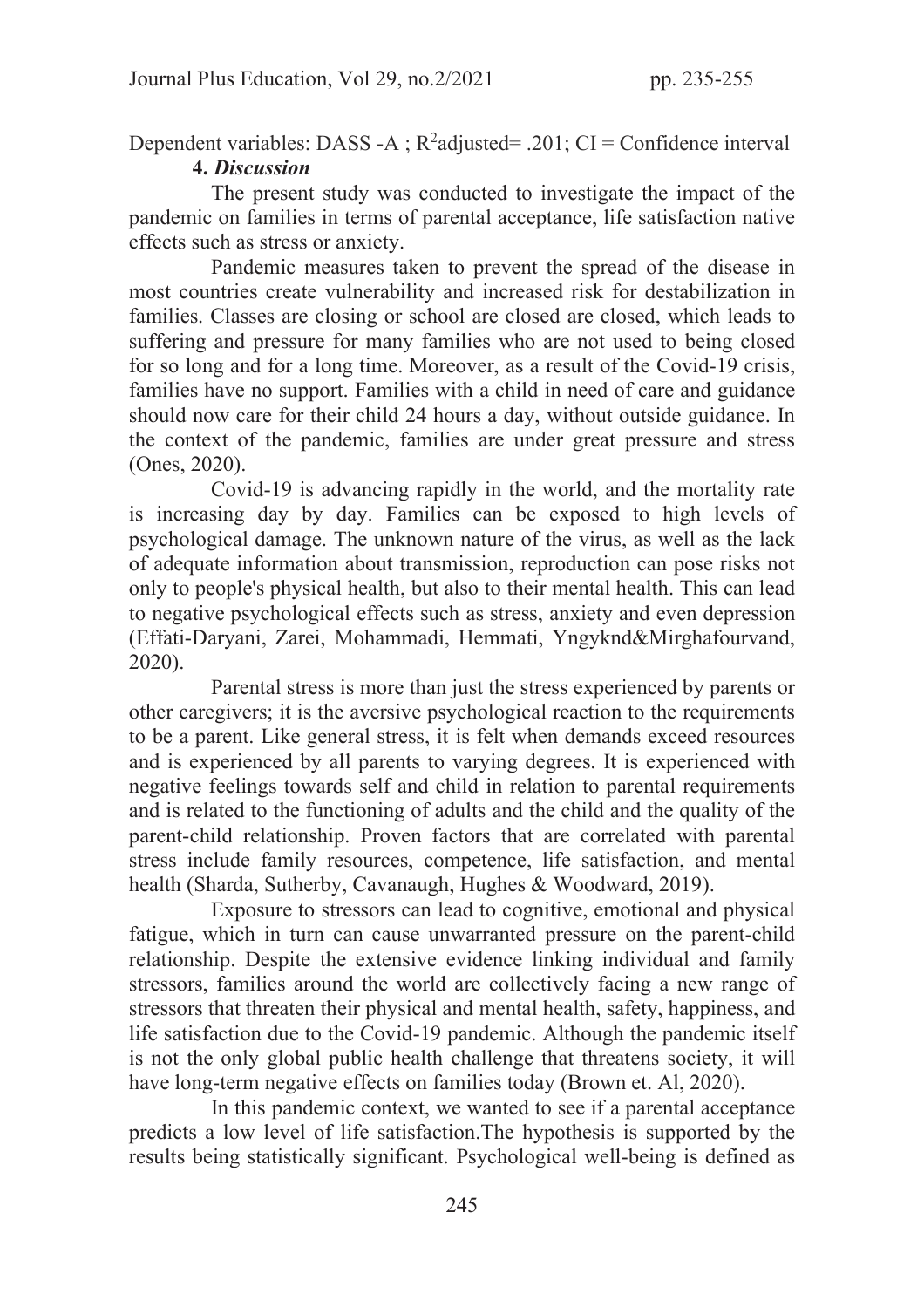managing the responses to existential difficulties encountered in life. Satisfaction with life indicates an assessment of the individual's own life and provides information about quality of life. As a result, it is a concept of how positively a person evaluates the overall quality of his or her life as a whole. Fear of Covid-19 has reduced physical and environmental well-being. Fear of illness is known to be associated with anxiety, stress and depression. It is proven that the pandemic negatively affects the well-being and satisfaction of life, as it threatens security and the desire to survive, which are basic needs. In a study conducted by Ozmen, Ozkan, Ozer &Yanardag, 2021 found that there is a positive relationship between well-being and life satisfaction. The greater the well-being of people, the more they enjoy life.Studies also have shown that positivity is significantly associated with life satisfaction, self-esteem, happiness, quality of interpersonal relationships and resilience.

 Therefore, while mobility restrictions and social isolation are successful in preventing the spread of Covid-19 disease, they are a serious concern for the psychological well-being of families. Blockage is a major burden for parents and increases their risk of experiencing stress and negative emotions. In a study by Spinelli et. al, 2020, it was highlighted that parents living in a disorganized home perceived the relationship with the child as a more stressful and less pleasant experience. The data suggest that the organization of routines and activities in the family are more important than the physical characteristics of the home. Even though the pandemic has given families more time to spend together, the quality of this time seems to be compromised due to the fact that parents are overwhelmed by parental duties.

 The results of the study by Trzebinski, Cabanski&Czarnecka, 2020 indicate that, even in such circumstances, the high meaning of a living person, life satisfaction and basic hope act as a buffer against panic reactions to the pandemic. A better structure of time, daily activities was related to normal mental health and better well-being.

 Through the second hypothesis we tried to highlight if a high level of life satisfaction predicts a low level of stress.Parental stress is not unique to the Covid-19 pandemic; parents generally say they feel more stressed and less happy. In the context of the pandemic, the stress of parents is increased by the interaction between the role of parent and other areas of life. Parents face financial pressures that increase their overall experiences of stress. Employee parents also experience tension as a result of the conflict between the role of parent and the role of employee. Increased relationship conflict and feelings caused by social isolation are associated with increased stress and decreased well-being. The poor work-life balance, economic uncertainty and reduced social support experienced due to isolation measures in the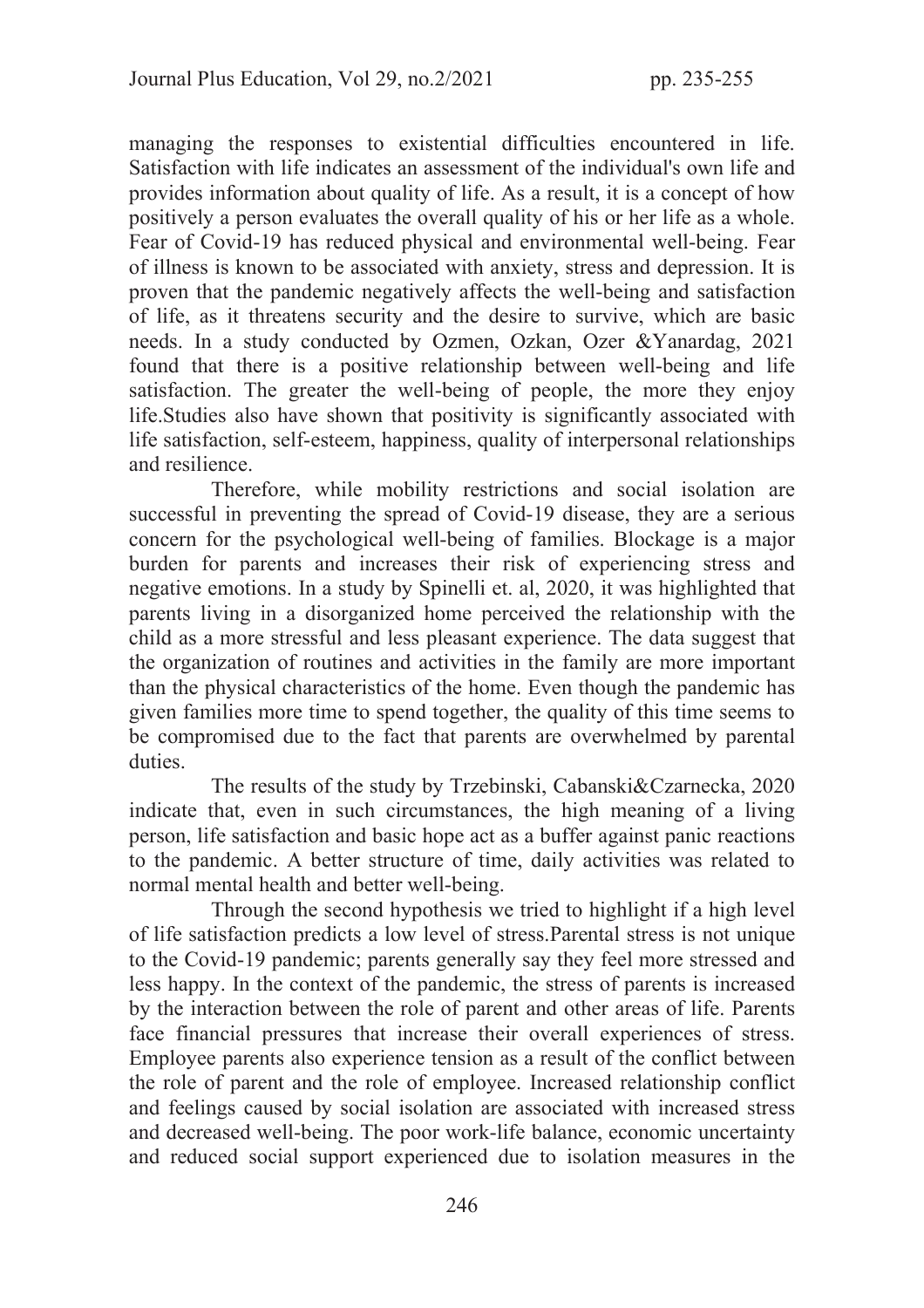context of the pandemic were linked to parental stress. Although in some studies mothers had a higher risk of psychological distress, both parents had depression, anxiety and stress.

 Employee parents also experience tension as a result of the conflict between the role of parent and the role of employee. Increased relationship conflict and feelings caused by social isolation are associated with increased stress and decreased well-being. The poor work-life balance, economic uncertainty and reduced social support experienced due to isolation measures in the context of the pandemic were linked to parental stress. Although in some studies mothers had a higher risk of psychological distress, both parents had depression, anxiety and stress. Parents around the world have reported higher levels of stress after school closes (Freisthler, Gruenewald, Tebben, McCarthy & Wolf, 2021).

 Studies that have already been published on the impact of the Covid-19 pandemic suggest that the characteristics of the current situation, unpredictability, uncertainty, disease severity, misinformation and social isolation, contribute to stress. One of the most vulnerable groups in the current situation is the family, due to the increased stress felt by parents and the lower capacity for tolerance. Thus, while the current situation is generally stressful, it is important to refer separately to the group of parents, who are subjected to additional stress and who have to adapt to their new role (Ben-Ari, Ben-Yaakov, Chasson, 2021).

 Effective stress management is essential to mitigate the harmful impact of Covid-19. In a study conducted by Adams, Smith, Caccavale& Bean, 2021 showed that most parents reported that raising a child became more difficult during the pandemic. The most common factors are changes in children's daily routines, worries and anxiety around Covid-19 and requirements related to children's online schooling. Parents are overwhelmed by the many responsibilities and roles they have had to take on. For some parents, prolonged periods of high stress can lead to negative effects on mental health, including depression, anxiety and a reduced quality of life.

 In a study by researchers Whittle, Bray, Lin & Schwartz, 2020 concluded that the stress perceived by parents during the pandemic was associated with problems in children such as increased emotional problems, inattention, and hyperactivity. This shows that parental stress affects children's well-being. Moreover, attachment theory suggests that parental stress can reduce children's feelings of emotional connection and security, leading to feelings of insecurity.

 Through other hypothesis we wanted to see if a high level of parental acceptance predicts a high level of depression and anxiety in the context of the pandemic. The hypothesis is supported by our results. Anxiety, stress and depression are widespread throughout the world during quarantine,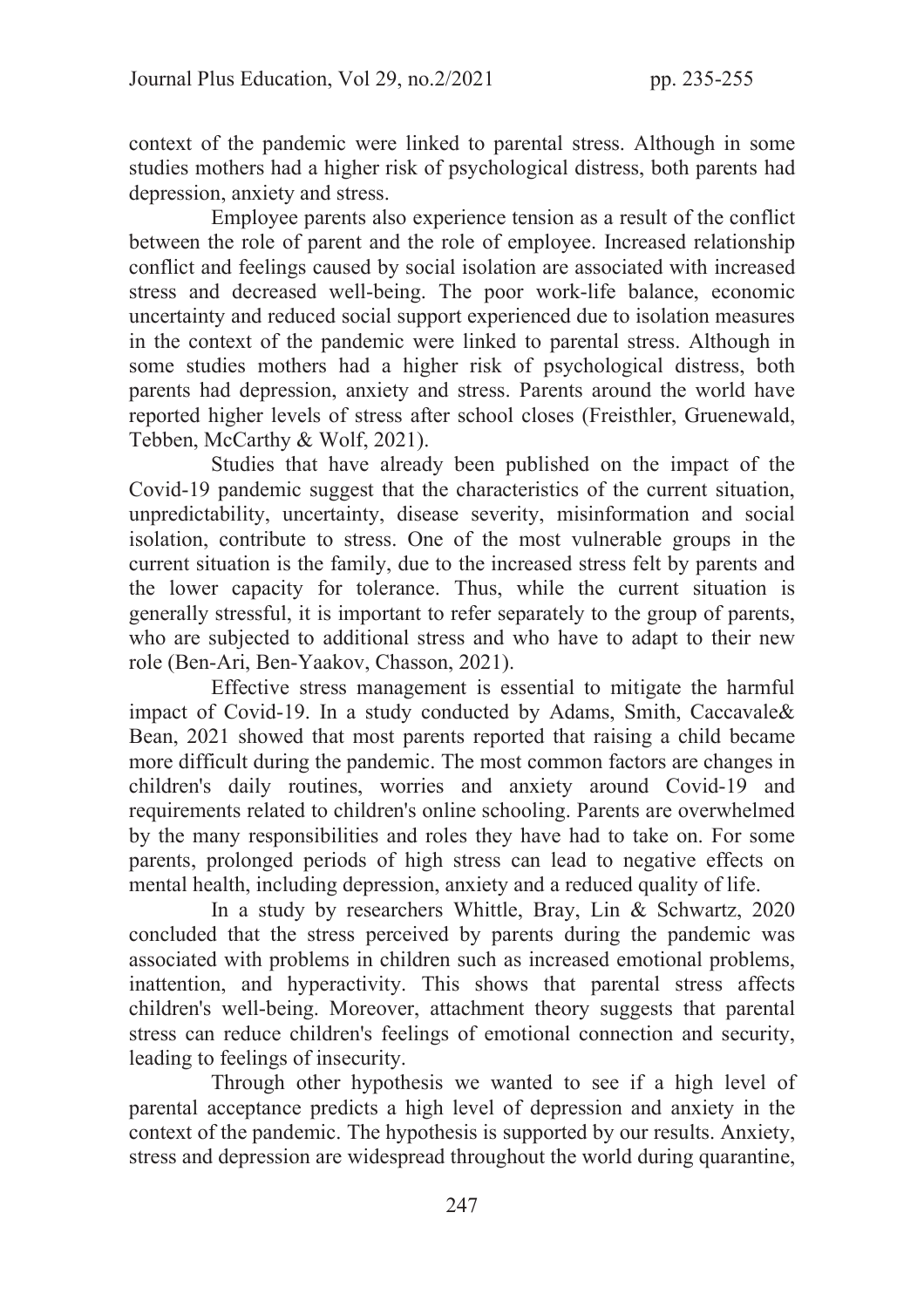the social isolation caused by the Covid-19 pandemic. Stress can be defined as a physical, mental or emotional factor that causes bodily or mental tension. In a study conducted by Shah, Mohammad, Qureshi, Abbas & Aleem, 2021, they showed that during the pandemic women experience more stress, anxiety and depression in general than men. The literature suggests that women have a higher prevalence of mood and anxiety disorders and are more likely to develop stress during the pandemic. They also showed that the state of the relationship can contribute to stress, anxiety and depression. Married people have more anxiety during quarantine.

 Restrictions are particularly difficult for families, with home schooling, social distance measures and blocking situations having a profound and complex impact in the family context. These parental challenges are exacerbated by the demands of working from home, economic hardship and social constraints. It has been suggested that profound changes in daily family life caused by the pandemic may fuel parental stress and domestic tension that can have serious consequences including domestic violence, child abuse or neglect. Satisfaction with the family was related to higher individual parental stress and parental stress (Gavrila-Ardelean, 2018; Calvano, Engelke, Di Bella, Kindermann, Renneberg& Winter, 2021).

 In a study by Brown, et. al, 2020, the researchers examined the risk and protective factors involved in the stress perceived by parents. The results indicate that the parents had cumulative stressors due to the Covid-19 pandemic. The most common stress factor among parents included mood swings and general stress levels.

 Research has shown that the onset of the pandemic in China has led to a 74% decrease in overall emotional well-being (Yang & Ma, 2020). Rudolph et. al, 2021 shows that living with the restrictions and concerns around the current pandemic is linked not only to increased emotional suffering, but also to decreased life satisfaction. The results of the study also showed that the feeling of social disconnection during the pandemic was associated with higher levels of anxiety and depressive symptoms and lower levels of life satisfaction. Recent cross-sectional evidence has suggested that the facets of family resilience (eg, maintaining a positive outlook, flexibility, problem solving, social resources) have been positively associated with the emotional reactions, including satisfaction, experienced during the pandemic

 Many parents have reported changes in their child's emotional state during school closures, the most common symptoms reported being difficulty concentrating, irritability, and anxiety. In a study by Marchetti et. al, 2020 over 80% of the study sample reported high levels of psychological distress and significant child-related exhaustion. There is certainly a high psychological burden of social isolation. Mothers have experienced greater psychological suffering than fathers, this requires special psychosocial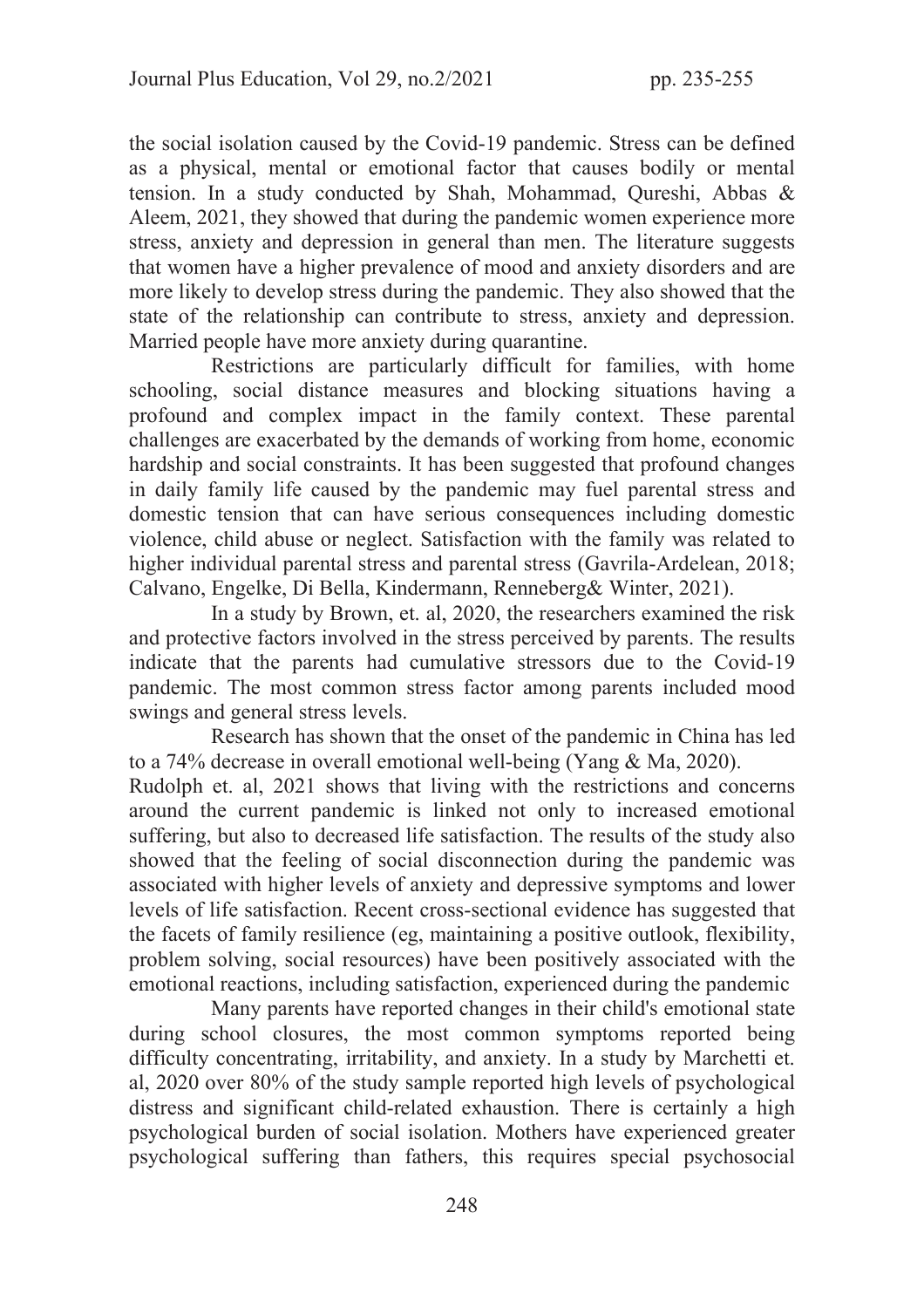attention to women. These are explained by prolonged social isolation combined with parents' feelings of general helplessness and increased demands for childcare.

 In a study made by Kallitsoglou, 2021 concluded that the experience of caring with the child's online school while mothers had to work was perceived as difficult, stressful. One of the most important challenges in the context of the pandemic was to simultaneously fulfill responsibilities. For some families this has been exacerbated by certain characteristics, such as lack of available devices, quality of the Internet, low parental involvement, and lack of a support system.

 Given the importance of life satisfaction and fulfillment, the effectiveness of parenting interventions could be enhanced by simultaneously targeting mothers' life satisfaction. This could be achieved by referring mothers who report low life satisfaction to individual interventions that promote functioning and well-being. Such interventions do not necessarily have to be a formal psychotherapy; it could be a psychoeducation that is meant to help parents lead a more fulfilling and meaningful life.

 The inclusion of treatment components that aim to promote vitality and meaning in one's life is essential. Individuals are asked to identify the values associated with multiple areas of life such as family, career, education, health and to choose and adopt behaviors that are consistent with those values. Exploring these values and identifying the actions taken could help to promote life satisfaction by increasing the effectiveness of the intervention (Brock et. Al, 2015). It may also be useful to implement strategies for managing parental stress during the Covid-19 pandemic. Providing family counseling can help avoid negative outcomes for families and children.

## 5.Conclusions

 In the present study we wanted to investigate the impact of the pandemic on families and the relationships between the satisfaction of family life, acceptance of parenthood, stress anxiety and depression.

 The results suggest in our study that there is a statistically significant link between parental acceptance and a high level of stress. The hypotheses were supported by the statistical analysis using linear regression in all four cases. Parents face many responsibilities in the context of the current pandemic and it has been shown that with the closure of schools and work at home, parental stress has increased significantly.

 Parental acceptance predicted a low level of life satisfaction and a high level of depression and anxiety. The hypothesis was supported, because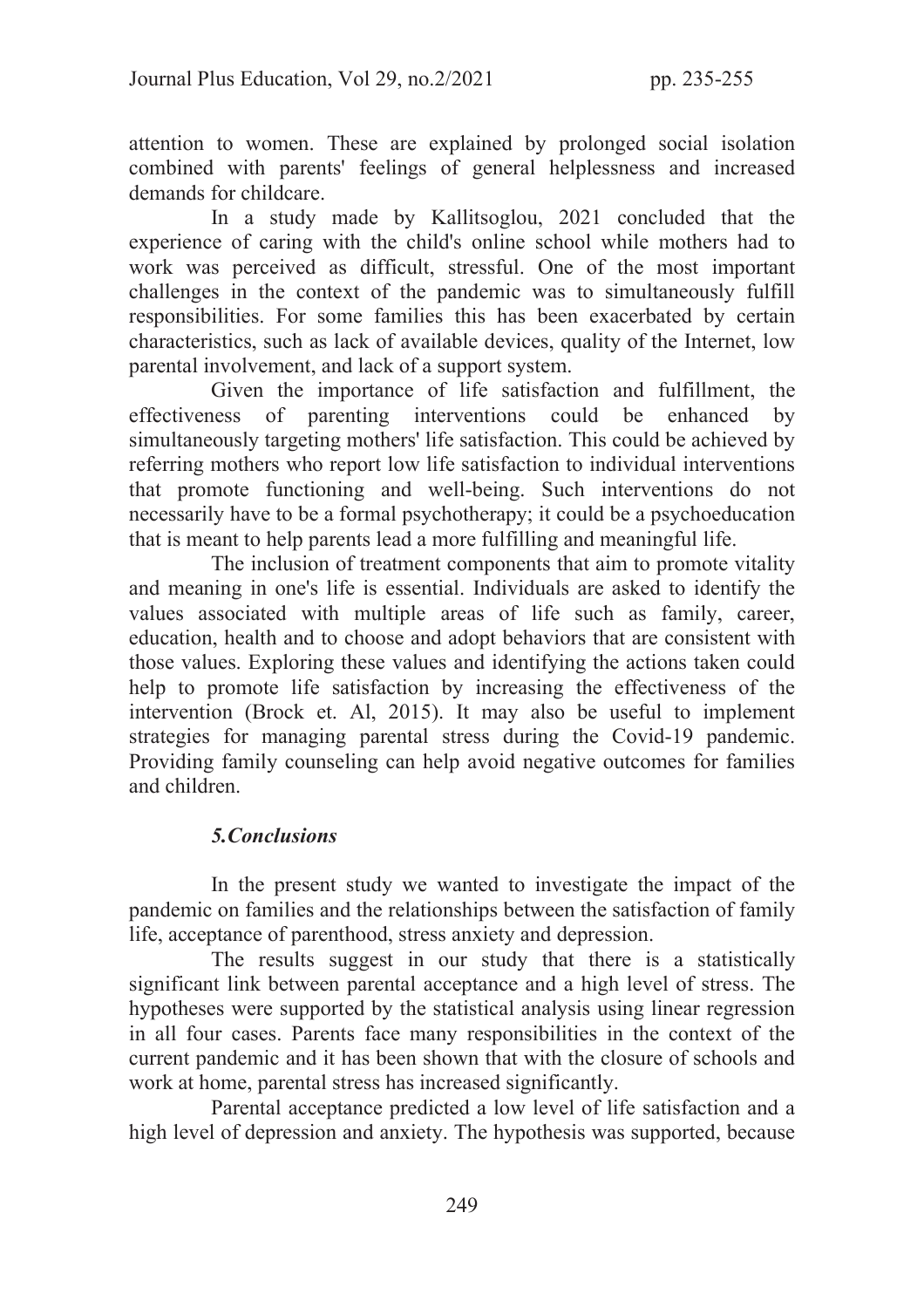now families stay together 24 hours a day, and parents no longer have time for themselves.

Another hypothesis we wanted to investigate is whether a high level of life satisfaction correlates with a low level of stress. This hypothesis was also supported and statistically significant.

There are sufficient concerns about the impact of the Covid-19 pandemic on the well-being of the general population, but the pandemic is a global crisis not only in public health and economic stability, but also in the well-being of the family. It is important to note that families are directly affected by the health, social and economic consequences of the current pandemic (Prime et al., 2020).

 Other researchers concluded that the pandemic has affected the satisfaction of life due to the pressure and restrictions imposed and also that especially families have faced more negative emotions such as stress, depression, than happiness.

 In conclusion, the best psychological response to the pandemic would be to strengthen our psychological resilience and spread awareness, positivity, hope, empathy, and understanding those struggling with the effects of the Covid-19 pandemic, as well as those who suffer from the disease.

 Alongside psychologists, social workers also are relevant actors who contribute to a community's effort to maintain the mental health of its members. During the pandemic, they have had continuity in the provision of both primary, secondary and tertiary intervention services, quickly adapting their work to the new situations (Trancă, 2021).

## 6.Limitations

 A first limit of the present study is given by a relative small sample  $(N = 142)$ . Also, the sample was formed, predominantly of females (89.7%). The fact that the group was one to say target, families that had at least one child the results cannot be generalized, as all study participants had at least one child. Also a limitation could be considered the fact that not all the instruments used for this study are validated on the Romanian population. Data were also generated on participants' subjective reports through selfreporting. In order to be able to collect the data, due to the fact that the form was created online, it was necessary to connect to the internet and have a mobile phone or computer.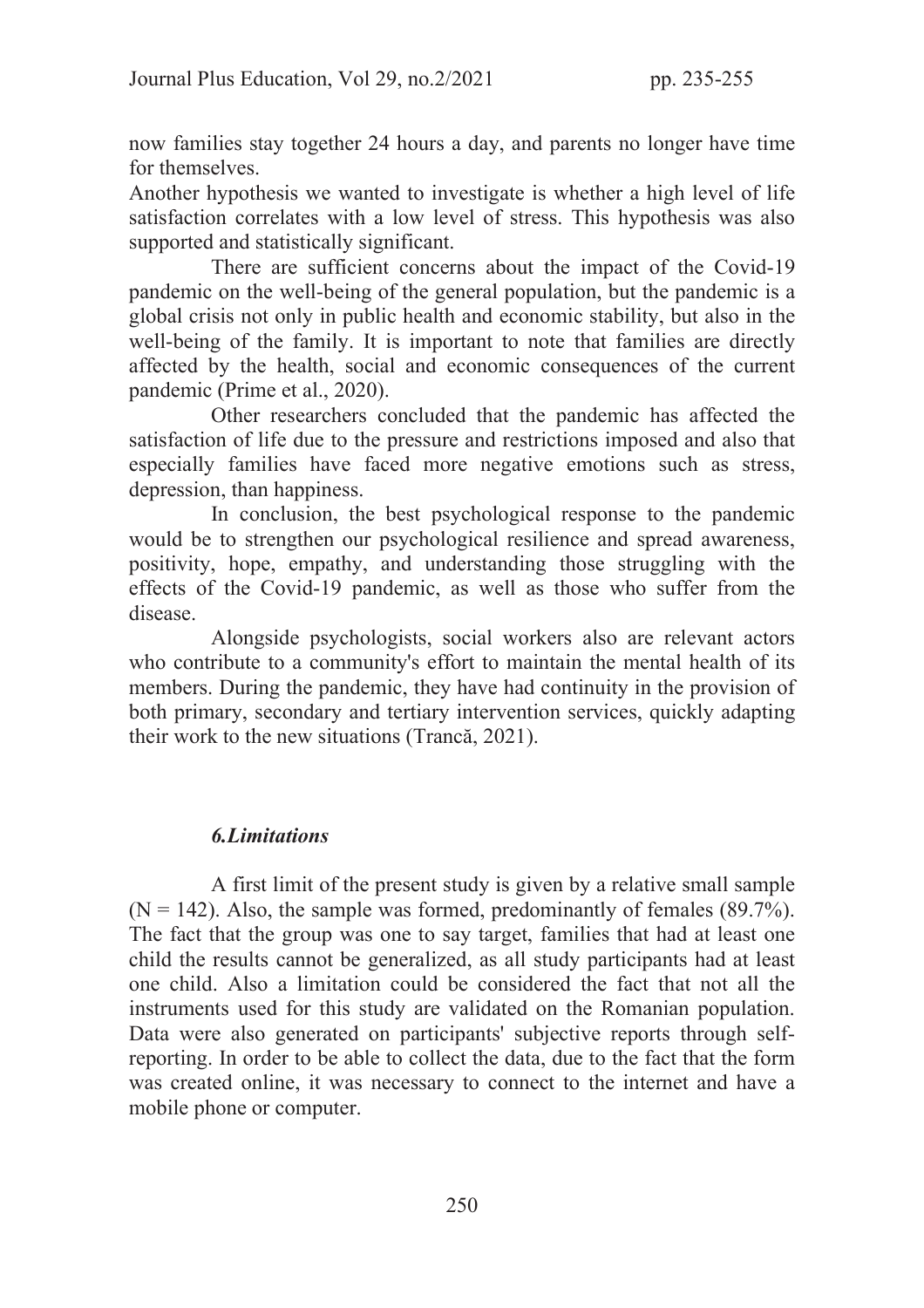### References:

- Adams, E. L., Smith, D., Caccavale, L. J., & Bean, M. K. (2021). Parents are stressed! Patterns of parent stress across COVID-19. Frontiers in Psychiatry, 12, 300.
- Bahrami, A. (2017). The effect of happiness on various aspects of parenting and positive parenting. Psychology and Behavioural Science International Journal, 4(1), 1-6.
- Bai, B., Gopalan, N., Beutell, N., & Ren, F. (2021). Impact of Absolute and Relative Commute Time on Work–Family Conflict: Work Schedule Control, Child Care Hours, and Life Satisfaction. Journal of Family and Economic Issues, 1-15.
- Bao, Y., Sun, Y., Meng, S., Shi, J., & Lu, L. (2020). 2019-nCoV epidemic: address mental health care to empower society. The Lancet, 395(10224), e37-e38.
- Brassell, A. A., Rosenberg, E., Parent, J., Rough, J. N., Fondacaro, K., &Seehuus, M. (2016). Parent's psychological flexibility: Associations with parenting and child psychosocial well-being. *Journal of Contextual* Behavioral Science, 5(2), 111-120.
- Brock, R. L., Kochanska, G., O'Hara, M. W., &Grekin, R. S. (2015). Life satisfaction moderates the effectiveness of a play-based parenting intervention in low-income mothers and toddlers. Journal of abnormal child psychology, 43(7), 1283-1294.
- Brown, S. M., Doom, J. R., Lechuga-Peña, S., Watamura, S. E., &Koppels, T. (2020). Stress and parenting during the global COVID-19 pandemic. Child abuse & neglect, 110, 104699.
- Bueno-Notivol, J., Gracia-García, P., Olaya, B., Lasheras, I., López-Antón, R., & Santabárbara, J. (2021). Prevalence of depression during the COVID-19 outbreak: A meta-analysis of community-based studies. International journal of clinical and health psychology, 21(1), 100196.
- Calvano, C., Engelke, L., Di Bella, J., Kindermann, J., Renneberg, B., & Winter, S. M. (2021). Families in the COVID-19 pandemic: parental stress, parent mental health and the occurrence of adverse childhood experiences—results of a representative survey in Germany. European child & adolescent psychiatry, 1-13.
- Clair, R., Gordon, M., Kroon, M., & Reilly, C. (2021). The effects of social isolation on well-being and life satisfaction during pandemic. Humanities and Social Sciences Communications, 8(1), 1-6.
- Coman, C., &Netedu, A. (2011). Statisticăaplicatăînștiințelesociale. [Statistics applied in the Social Sciences] Institutul European.
- Coman, C., Țîru, L. G., Meseșan-Schmitz, L., Stanciu, C., & Bularca, M. C. (2020). Online teaching and learning in higher education during the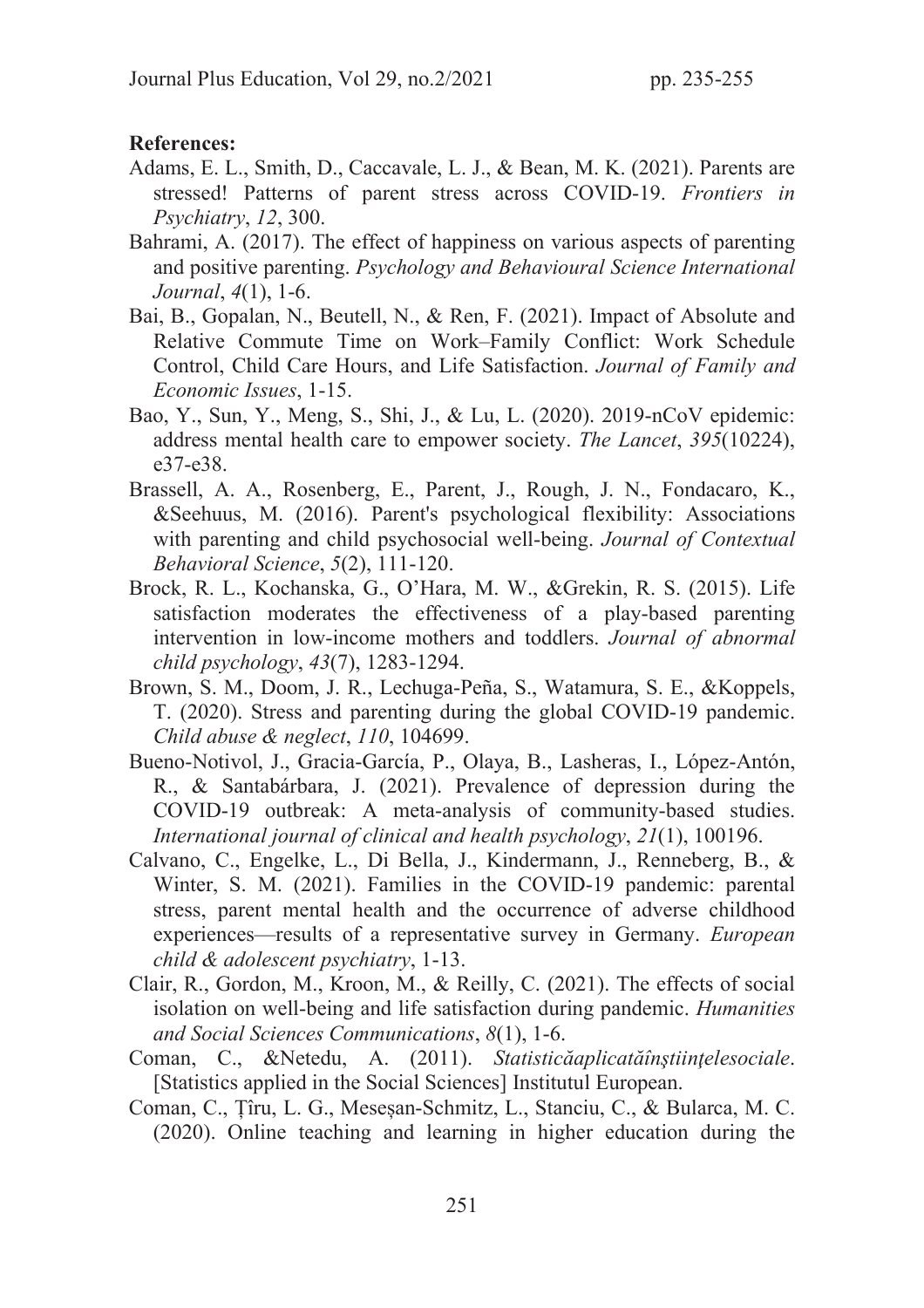coronavirus pandemic: students' perspective. Sustainability, 12(24), 10367.

- Diener, E. D., Emmons, R. A., Larsen, R. J., & Griffin, S. (1985). The satisfaction with life scale. Journal of personality assessment, 49(1), 71-75.
- Effati-Daryani, F., Zarei, S., Mohammadi, A., Hemmati, E., Yngyknd, S. G., &Mirghafourvand, M. (2020). Depression, stress, anxiety and their predictors in Iranian pregnant women during the outbreak of COVID-19.  $BMC$  psychology,  $8(1)$ , 1-10.
- Fisher, J., Languilaire, J. C., Lawthom, R., Nieuwenhuis, R., Petts, R. J., Runswick-Cole, K., & Yerkes, M. A. (2020). Community, work, and family in times of COVID-19. Community, Work & Family, 23(3), 247-252.
- Freisthler, B., Gruenewald, P. J., Tebben, E., McCarthy, K. S., & Wolf, J. P. (2021). Understanding at-the-moment stress for parents during COVID-19 stay-at-home restrictions. Social Science & Medicine, 114025.
- Garbe, A., Ogurlu, U., Logan, N., & Cook, P. (2020). COVID-19 and remote learning: experiences of parents with children during the pandemic. American Journal of Qualitative Research, 4(3), 45-65.
- Gavrilă-Ardelean, M.,&Gavrilă-Ardelean, L. (2017).Education for Childrenwith Special Needs.In International ChildrenRightsCongress. 1,p. 500-508.
- Gavrila-Ardelean, M. (2018). Building Competencies, ExperiencesandQuestions for Mental Health Specialist. Educația Plus, 21(3), 163-166.
- Gavrila-Ardelean, M. (2019). Children'srighttobenefitfromhealthservicesandhealtheducation. Educația Plus, 25(2), 188-191.
- Goian, C. (2010).Zececategorii de inconsecventasemanticeprezente in limbajulasistenteisociale din spatial romanesc, Revista de Asistenta Sociala, 1, p. 79-90.
- Goian, C., Vasiluta, M. (2013). Profesionalizareaprinintermediulmasteratului in economiesociala –dimensiune a parteneriatuluiintrecomunitati, mediul de afaceri si celeducationaluniversitar, Revista de Economie Social, II5, p.175-187.
- Greene, R. L., Field, C. E., Fargo, J. D., & Twohig, M. P. (2015). Development and validation of the parental acceptance questionnaire (6- PAQ). Journal of Contextual Behavioral Science, 4(3), 170-175.
- Huebener, M., Waights, S., Spiess, C. K., Siegel, N. A., & Wagner, G. G. (2021). Parental well-being in times of Covid-19 in Germany. Review of Economics of the Household, 19(1), 91-122.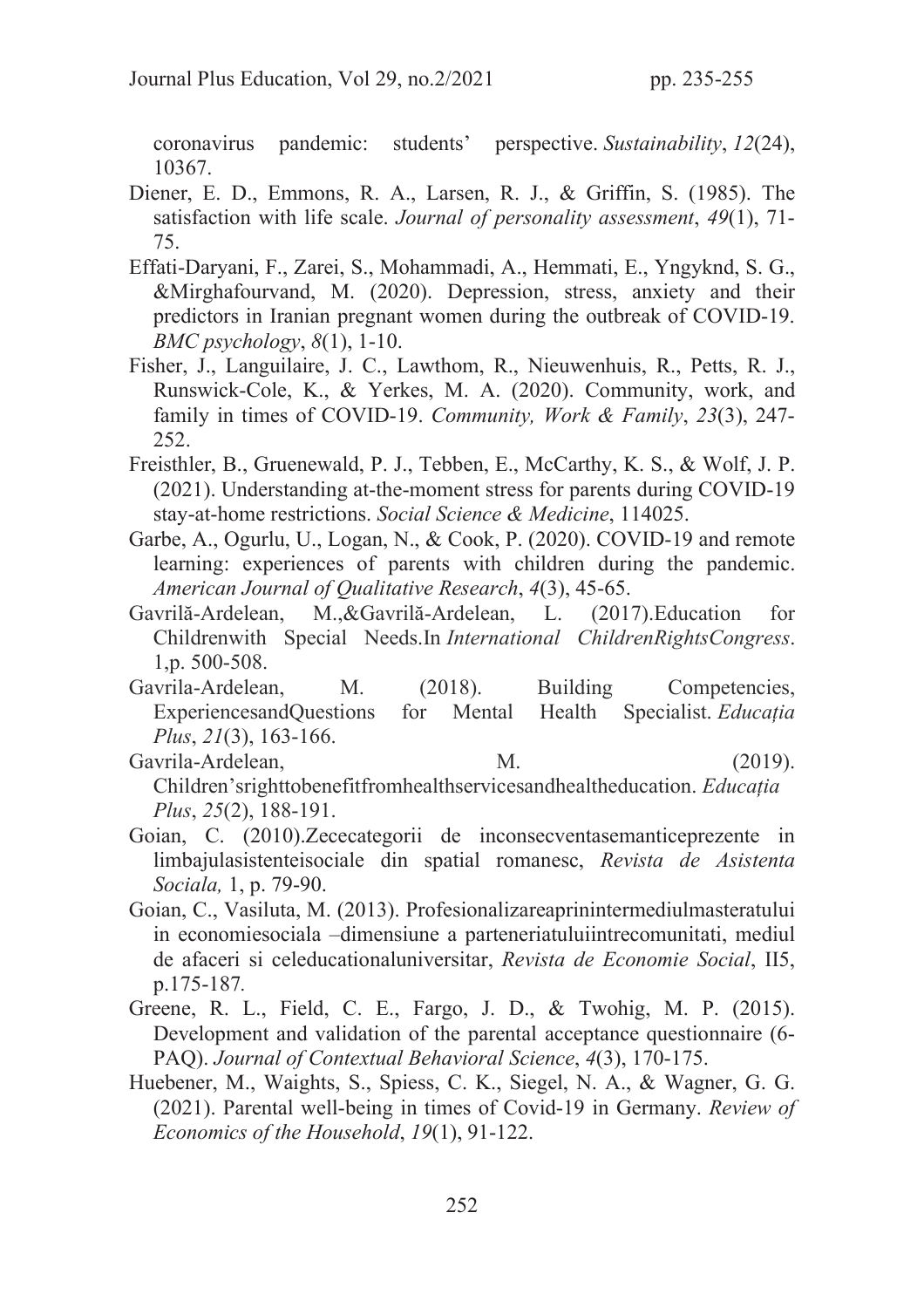- Humphreys, K. L., Myint, M. T., &Zeanah, C. H. (2020). Increased risk for family violence during the COVID-19 pandemic. *Pediatrics*, 146(1).
- Kallitsoglou, A., &Topalli, P. Z. (2021). Coping with homeschooling and caring for children during the UK COVID-19 lockdown: voices of working mothers.
- Lee, S. J., Ward, K. P., Chang, O. D., & Downing, K. M. (2021). Parenting activities and the transition to home-based education during the COVID-19 pandemic. Children and Youth Services Review, 122, 105585.
- Li, S., Wang, Y., Xue, J., Zhao, N., & Zhu, T. (2020). The impact of COVID-19 epidemic declaration on psychological consequences: a study on active Weibo users. International journal of environmental research and public health, 17(6), 2032.
- Lovibond, P. F., & Lovibond, S. H. (1995). The structure of negative emotional states: Comparison of the Depression Anxiety Stress Scales (DASS) with the Beck Depression and Anxiety Inventories. Behaviour research and therapy, 33(3), 335-343.
- Magson, N. R., Freeman, J. Y., Rapee, R. M., Richardson, C. E., Oar, E. L., &Fardouly, J. (2021). Risk and protective factors for prospective changes in adolescent mental health during the COVID-19 pandemic. Journal of youth and adolescence, 50(1), 44-57.
- Marchetti, D., Fontanesi, L., Mazza, C., Di Giandomenico, S., Roma, P., & Verrocchio, M. C. (2020). Parenting-related exhaustion during the italian COVID-19 lockdown. Journal of pediatric psychology, 45(10), 1114- 1123.
- Ones, L. (2020). The COVID-19 pandemic: A family affair. Journal of Family Nursing, 26(2), 87-89.
- Özmen, S., Özkan, O., Özer, Ö., &Yanardağ, M. Z. (2021). Investigation of COVID-19 fear, well-being and life satisfaction in Turkish society. Social Work in Public Health, 36(2), 164-177.
- Parczewska, T. (2020). Difficult situations and ways of coping with them in the experiences of parents homeschooling their children during the COVID-19 pandemic in Poland. Education 3-13, 1-12.
- Pozas, M., Letzel, V., & Schneider, C. (2021). 'Homeschooling in times of corona': exploring Mexican and German primary school students' and parents' chances and challenges during homeschooling. European Journal of Special Needs Education, 1-16.
- Prime, H., Wade, M., & Browne, D. T. (2020). Risk and resilience in family well-being during the COVID-19 pandemic. American Psychologist.
- Ramchandani, P. (2020). Children and covid-19.
- Rudolph, C. W., &Zacher, H. (2021). Family Demands and Satisfaction with Family Life During the COVID-19 Pandemic.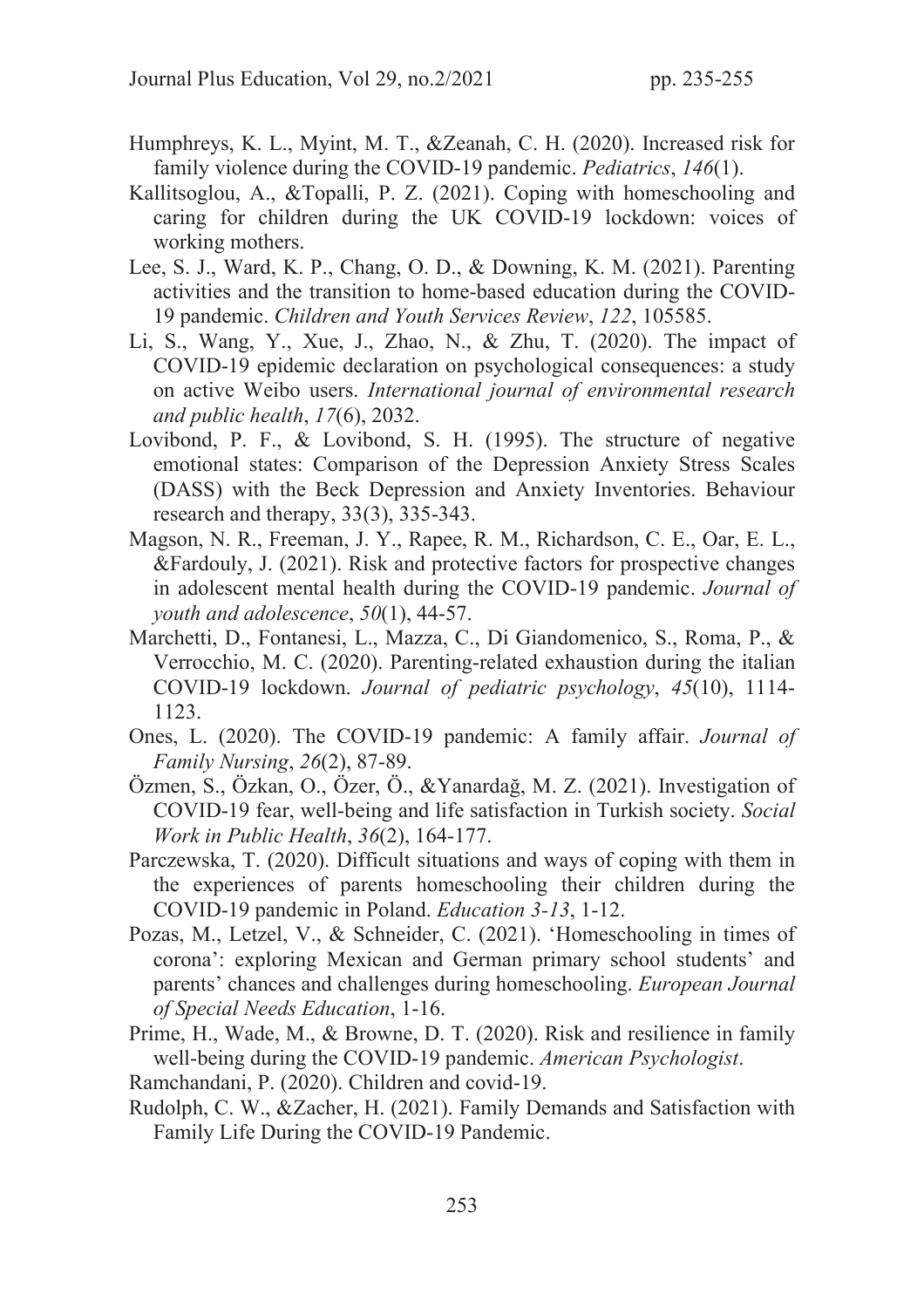- Shah, S. M. A., Mohammad, D., Qureshi, M. F. H., Abbas, M. Z., & Aleem, S. (2021). Prevalence, Psychological Responses and associated correlates of depression, anxiety and stress in a global population, during the coronavirus disease (COVID-19) pandemic. Community mental health journal, 57(1), 101-110.
- Sharda, E. A., Sutherby, C. G., Cavanaugh, D. L., Hughes, A. K., & Woodward, A. T. (2019). Parenting stress, well-being, and social support among kinship caregivers. Children and Youth Services Review, 99, 74- 80.
- Sirbu, A., Vintila, M., Tisu, L., Stefanut, AM, Tudorel, O, Maguran, B., Toma, RA, 2020). Parental Alienation- Development and validation of a behavior anchor scale, Sustainability, vol 13, p 1-18.
- Spinelli, M., Lionetti, F., Pastore, M., &Fasolo, M. (2020). Parents' stress and children's psychological problems in families facing the COVID-19 outbreak in Italy. Frontiers in Psychology, 11, 1713.
- Spinelli, M., Lionetti, F., Setti, A., &Fasolo, M. (2020). Parenting Stress During the COVID‐19 Outbreak: Socioeconomic and Environmental Risk Factors and Implications for Children Emotion Regulation. Family process.
- Stefanut, AM, Vintila, M, Tomita, M, Treglia, E., Lungu, MA &Tomassoni, R. (2021). The influence of Health Beliefs, of Resources, of Vaccination History, and of Health anxiety on Intention to accept COVID-19 Vaccination, Frontiers in psychology, vol 12.
- Swami, V., Khatib, NAM, Vidal-Mollon, J., Vintila, M., Barron, D., Goian, C., Mayoral, O., Toh, EKL, Tudorel, O. &Vazirani, S. (2020). Visits to Natural Environments Improve State Body Appreciation: Evidence from Malysia, Romania and Spain, *Ecopsychology*, vol.12, no1.1.
- Taubman-Ben-Ari, O., Ben-Yaakov, O., & Chasson, M. (2021). Parenting stress among new parents before and during the COVID-19 pandemic. Child Abuse & Neglect, 105080.
- Thorell, L. B., Skoglund, C., de la Peña, A. G., Baeyens, D., Fuermaier, A. B., Groom, M. J., ... & Christiansen, H. (2021). Parental experiences of homeschooling during the COVID-19 pandemic: Differences between seven European countries and between children with and without mental health conditions. European child & adolescent psychiatry, 1-13.
- Trancă, L. M. (2021). Challenges for Social Workers in Residential Centres Providing Social Services in Western Romania During the Covid-19 Pandemic. Social Work Review. 20 (1): 169-177. https://www.ceeol.com/search/article-detail?id=944048.
- Trzebiński, J., Cabański, M., & Czarnecka, J. Z. (2020). Reaction to the COVID-19 pandemic: the influence of meaning in life, life satisfaction,